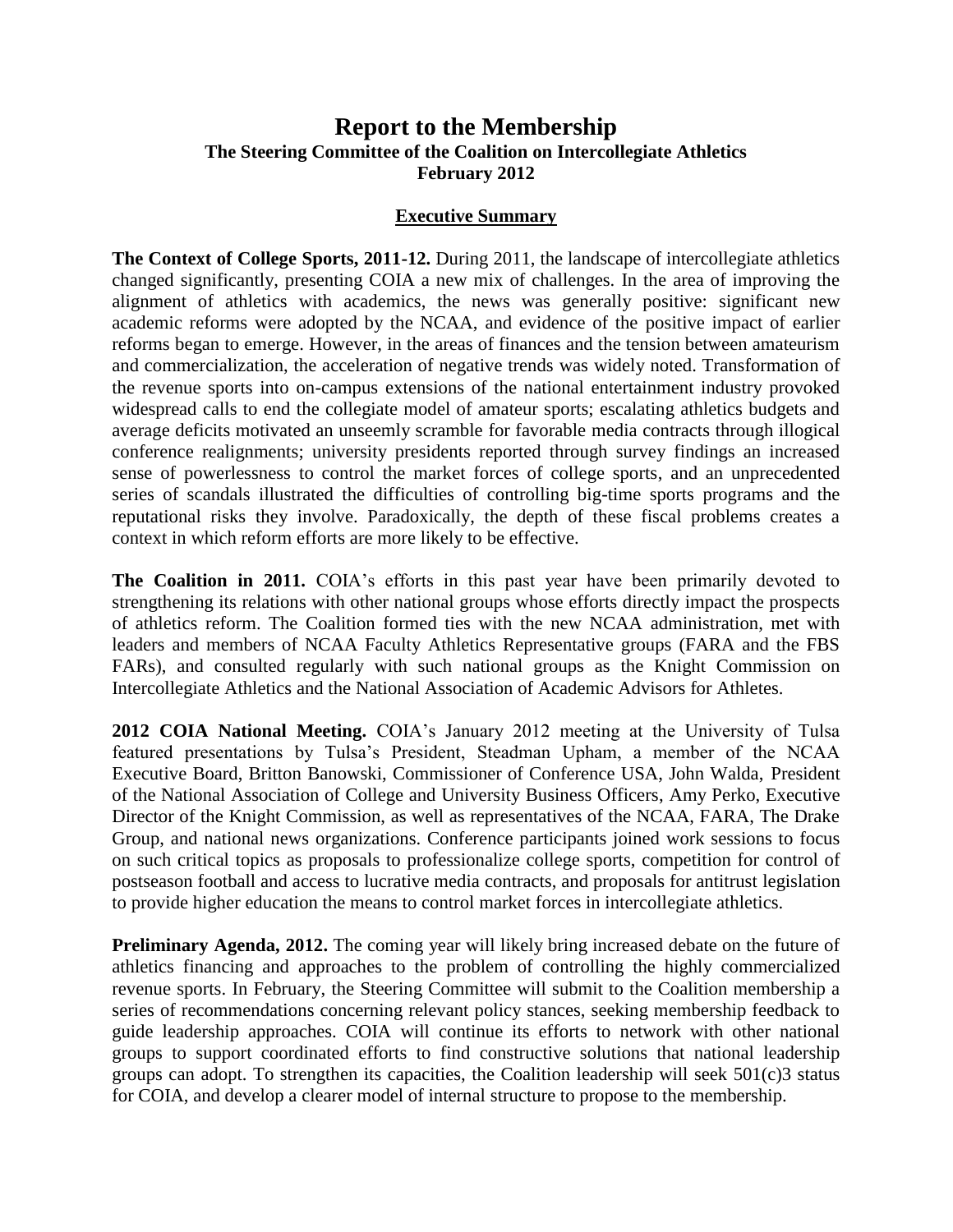# **Introduction**

The Coalition on Intercollegiate Athletics (COIA) was formed in 2002 as an alliance of faculty senates at schools with NCAA Division 1A sports programs (now the called the Football Bowl Subdivision, or FBS). These senates were deeply concerned about the direction of college sports programs that seemed increasingly divorced from the academic missions of their schools. The Coalition was formed to work with the NCAA and other national groups for reform that would ensure that college sports served to enhance rather than compete with the academic mission. A decade later, the Coalition has grown to include 58 senates, but the problems of FBS college sports have, if anything, grown more serious and the need for an informed and constructive national faculty voice is greater than ever.

In January 2012, COIA held its eighth national meeting at The University of Tulsa. This report from the COIA Steering Committee to the representatives of COIA member senates is intended to summarize the context and content of that meeting, and set an agenda for the coming year. It includes the following sections:

> The Context of College Sports, 2011-12 The Coalition in 2011 2012 National Meeting, University of Tulsa (January 20-22) COIA's Preliminary Agenda, 2012 Appended documents

## **The Context of College Sports, 2011-12**

For the first time since its initial years, COIA is now faced with an environment in which escalating calls for major reforms may permit a broad alliance of faculty representatives to contribute effectively to significant change. Although there have been positive changes towards some aspects of reform for which COIA has long advocated, these changes are being overshadowed by rapid transformations in the scale and commercial context of college sports, and by the predictable consequences of decreasing university control of the larger athletics enterprise.

On the positive side, one of COIA's original goals was to support a series of academic reforms that had been proposed within the NCAA. That effort was successful and the NCAA has scheduled implementation of further reforms, discussed below. While the reforms had, and continue to have, the potential to increase instances of academic fraud, they were intended to reverse a growing conflict between the academic and athletic characters of the student-athlete experience and restore academic integrity to college sports. Based on available metrics, they do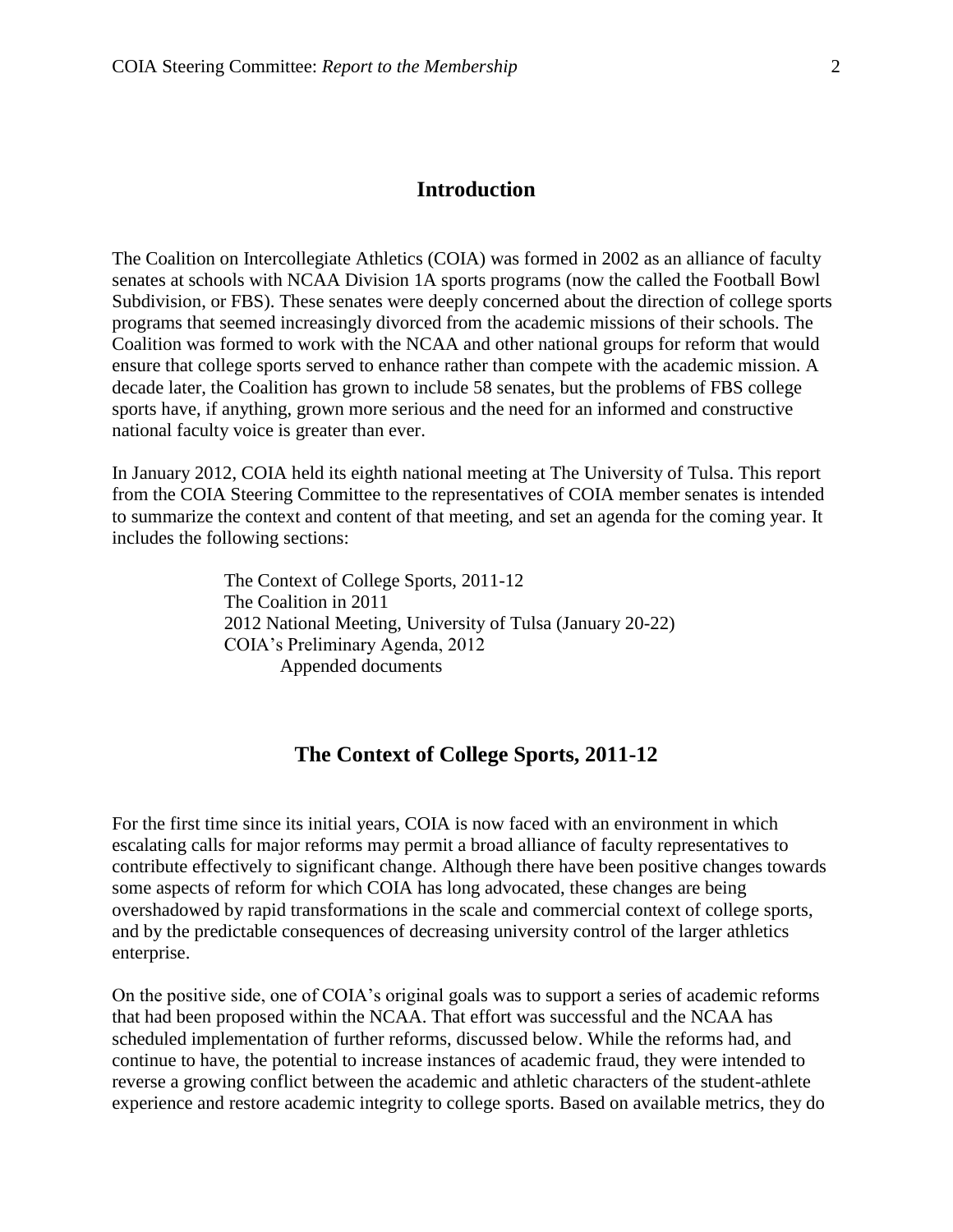seem to be working as intended, and COIA continues to support these efforts, while noting that in some sports, particularly the key revenue sport of men's basketball, profound problems remain.

On other fronts, the past decade has seen the problems of college sports grow more critical. FBS intercollegiate athletics has continued to follow certain longstanding trends: athletics program budgets have risen at rates far faster than other sectors of the university, led by significant increases in coach and assistant coach salaries; schools and conferences have sought increasingly lucrative commercial avenues to increase revenues, but for most schools, deficits have continued to grow; school administrations, including university presidents themselves, have increasingly acknowledged their inability to control athletics spending; the use of college revenue sports as pre-professional training grounds for professional leagues continues to grow; periodic athletics scandals have tarnished the reputations of outstanding colleges and universities.

In 2011, a number of these trends reached unprecedented levels. Total acknowledged athletics deficits at FBS institutions now exceed \$1 billion annually, requiring, on average, general fund transfers and increased student fees well over \$9 million at these schools. The search for increased revenues led to frantic and at times geographically bizarre conference realignments that even NCAA President Mark Emmert acknowledged to be unseemly and damaging to the stature of universities. The scale of coaching salaries and the dominance of the entertainment industry in FBS sports led to high-profile calls for the abandonment of the collegiate model of amateur sports and the professionalization of intercollegiate athletics. And the risks associated with linking university reputations so tightly to athletics were brought home by a series of major scandals.

This report will not be a venue for a sustained discussion of these issues or the dangers that current trends pose to sustaining the academic growth of US higher education, though background information and lists of further resources are provided in Appendix C. However, in the brief account that follows of COIA's recent activities and plans for 2012, the urgency of the national problems this organization is trying to address should be borne in mind. COIA remains the only national faculty voice based in campus faculty governance. The creation of such an alliance in 2002 was an unprecedented form of national faculty cooperation, and the national stakes involved in ensuring that academic goals shape the conduct of university athletics programs, rather than the reverse, cannot be overstated.

# **The Coalition in 2011**

COIA was formed as a way of organizing national faculty support for athletics reform. The Coalition has always recognized that it could be effective only if people in positions of leverage, such as university presidents or the NCAA administration, provided active leadership that COIA could support. As an association of faculty volunteers, with no operating budget or even release time, COIA's effectiveness depends on forging networks with other concerned groups, and wherever possible proposing strategies for reform and lobbying with those in leadership positions. Over its initial years, the Coalition's efforts were devoted to composing a series of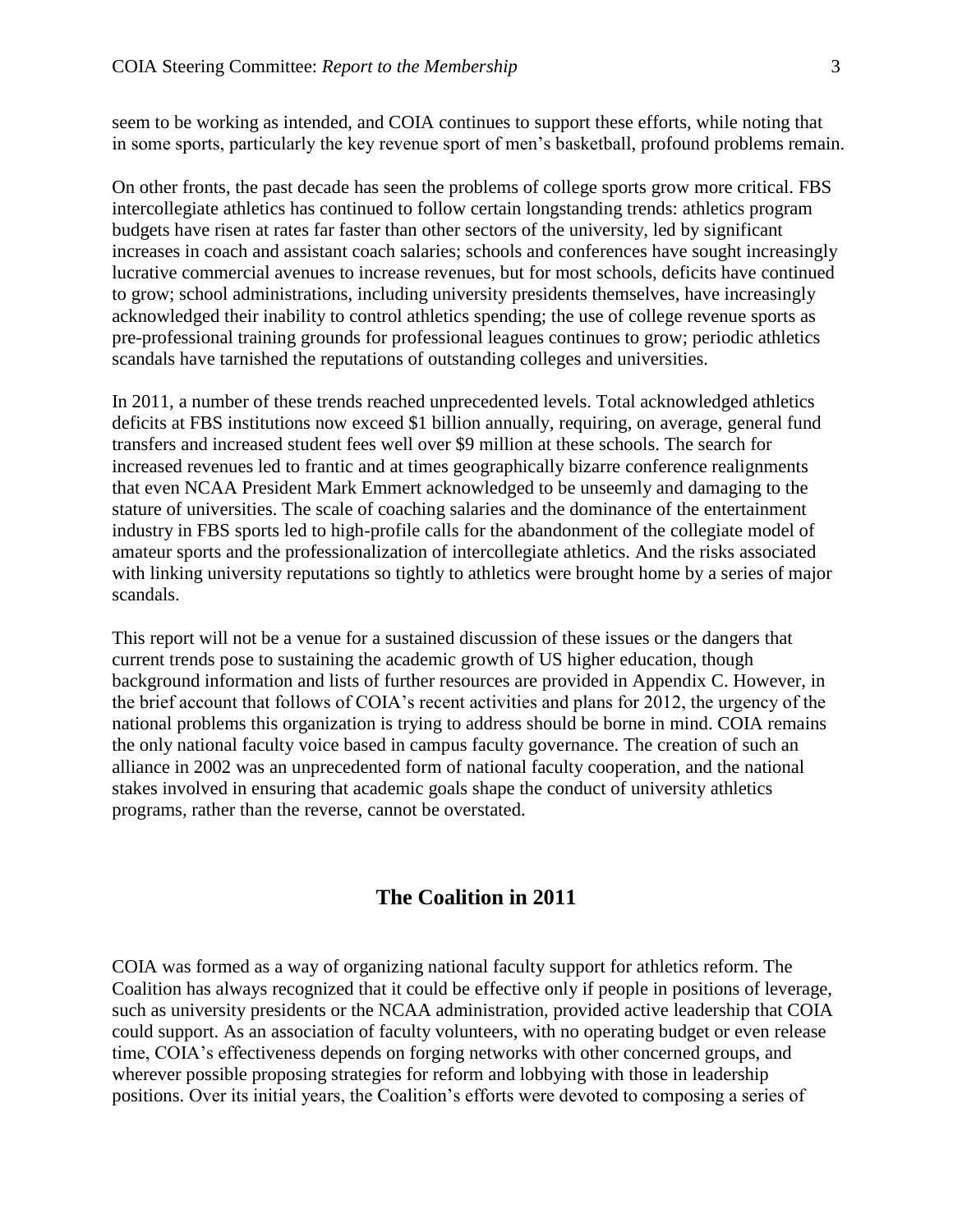white papers and best-practice guides, some of which have had substantial impact on campuses. But a decrease in national leadership efforts over the past few years, due in part to transitions at the NCAA, has made it difficult for COIA to formulate agendas. At the 2011 national meeting, held in January at Big Ten Conference Headquarters in Chicago, discussions among COIA members focused on preparing the Coalition to transition to a new phase of activity, guided by presentations given by, among others, incoming NCAA President Mark Emmert, Big Ten Commissioner Jim Delaney, and Amy Perko, Executive Director of the Knight Commission on Intercollegiate Athletics, for two decades the most widely recognized independent leadership group focused on the problems of college sports.

In 2011, responding to the potential for reform generated by new NCAA leadership, the Coalition, led by Co-Chair John Nichols (Penn State; operating without a partner co-chair for much of 2011), focused on strengthening its links to major national organizations. Professor Nichols visited the NCAA in May, met with President Emmert and other leaders of the administration, and developed with them new procedures to strengthen communication between COIA and the NCAA. During the course of 2011, Professor Nichols also worked to renew and strengthen ties with the other national groups, including the Faculty Athletics Representatives Association (FARA) and the FBS Faculty Athletics Representatives Association, the Knight Commission on Intercollegiate Athletics, the National Association of College and University Business Officers (NACUBO), and the National Association of Academic Advisors for Athletes (N4A). In addition, Professor Nichols reached out to The Drake Group, an independent group of faculty advocating for athletics reform, to ensure that COIA and The Drake Group, although differing in the manner in which they seek reform, will focus on common goals. Representatives or members of all these groups attended the January 2012 COIA national meeting. In addition, Professor Nichols represented COIA at a conference on college sports held at Harvard University, and he and past Co-Chair Carole Browne (Wake Forest) represented COIA at meeting of the AAUP, a group with which COIA has long had close ties.

Professor Nichols and colleagues at Penn State published two articles representing COIA's first independent research products. These appeared in the refereed *Journal of Intercollegiate Sports*, and focused on current forms of campus athletics governance, in relation to COIA best practice models. The project was approved by the Coalition and survey instruments were initially designed in work sessions at COIA's 2008 meeting at the University of Georgia. (Online access is available through links on the COIA website home page.)

The Steering Committee, acting in its own name, but on behalf of the larger Coalition, acted on two occasions. It sent a letter to NCAA President Emmert supporting specific calls for enhanced reform that were advocated by a small group of athletics directors, conference commissioners, and others involved with college sports (see Appendix A). In late November, it also sent a letter to Penn State President Rodney Erickson. Penn State has served for years as an administrative home for a number of COIA functions, and its sole co-chair, Professor Nichols, has led COIA as an emeritus member of the Penn State faculty. The Steering Committee wished to acknowledge the terrible events that had occurred at Penn State, but also to note the institutional support Penn State had provided COIA and affirm that the committee wished our relationship with Penn State to continue. It should be added that Professor Nichols had requested that the Steering Committee consider carefully any potential harm that his leadership role could bring to the Coalition and the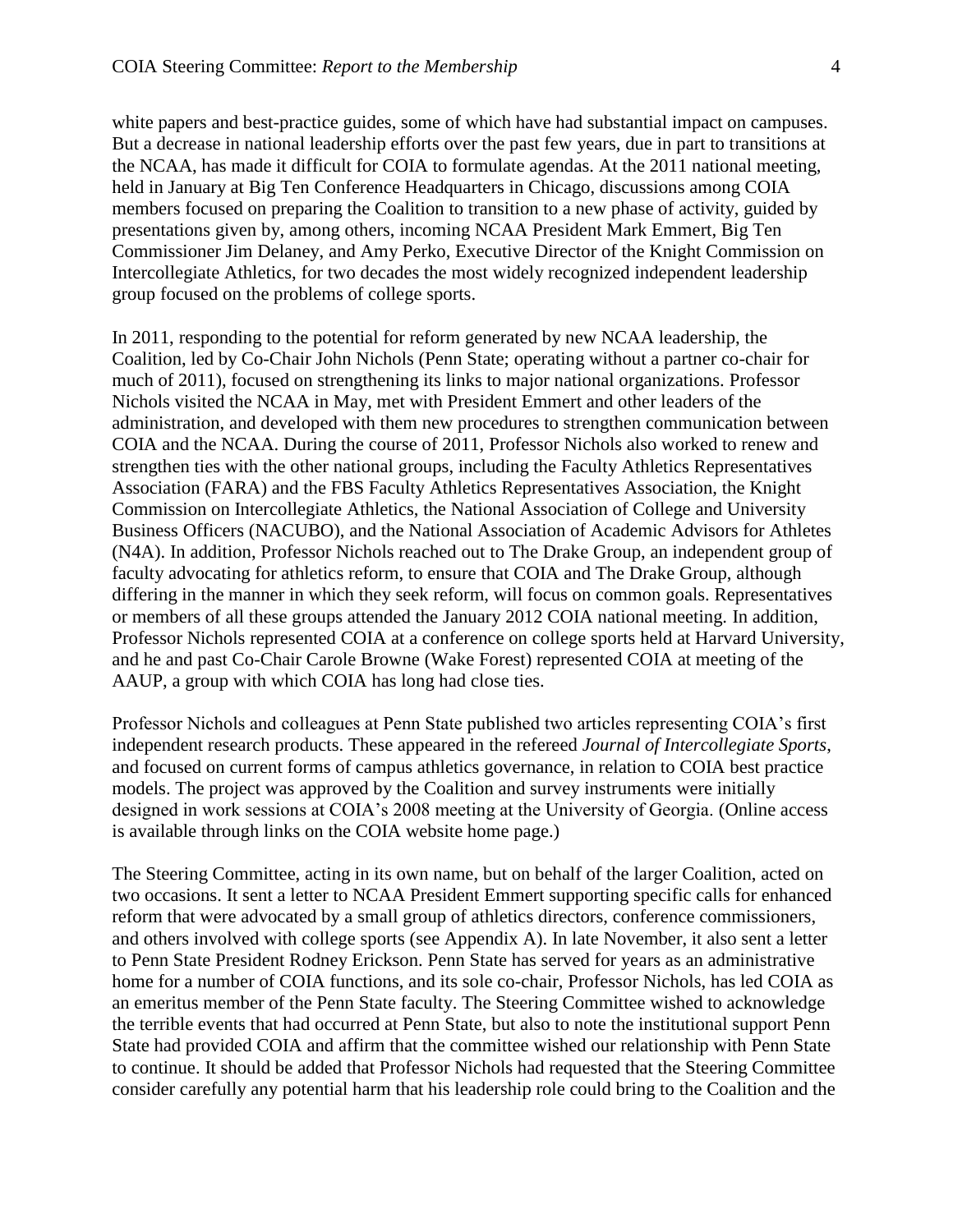movement for reform in the wake of the Penn State scandal; the committee did indeed discuss the issue and conveyed a strong vote of confidence in Professor Nichols' continued leadership.

As many colleagues connected to member senates may have noted, COIA has been active in responding to developments in college sports through the media. Professor Nichols' comments have appeared in many print and online news sources, and when completing his COIA term early in the year, past Co-Chair Ken Struckmeyer (Washington State) was also quoted on COIA's behalf. Because of Professor Nichols' affiliation with Penn State, at his request former Co-Chair Nathan Tublitz (Oregon) handled press responsibilities connected to the Penn State scandal. It has always been the policy of COIA co-chairs that when speaking as leaders of the Coalition, they respond to current developments through the frameworks articulated in policy papers developed and approved by the entire Coalition, such its major 2006 policy guide, *Framing the Future*, as well as in light of ongoing email discussions within the Steering Committee.

Internally, COIA renewed its leadership by holding elections for new Steering Committee appointments. A new leadership group was seated in November, in time to participate in final preparations for the Coalition meeting at Tulsa. The COIA website

<http://blogs.comm.psu.edu/thecoia/>

was relocated to Penn State, redesigned, and enlarged.

## **2012 National Meeting, University of Tulsa**

COIA's annual meeting was held January 20-22 at the University of Tulsa. Even a brief report must acknowledge the exceptional courtesy that the university extended to the Coalition in the thoroughness and graciousness of the arrangements. Hosting arrangements were coordinated by Chris Anderson, a member of the COIA Steering Committee representing Conference-USA Coalition members, and the meeting opened with substantive welcoming presentations by University of Tulsa President Steadman Upham and Conference USA Commissioner Britton Banowsky. (A complete program is included as Appendix B.)

The conference drew fifty participants, including representatives of twenty-six schools with member senates, and several members of the national press attended as well. Conference presentations were set on an off-the-record basis to encourage frank discussion.

Meeting activities occurred in several contexts. In addition to presentations by President Upham and Commissioner Banowsky, John Walda, President of the National Association of College and University Business Officers (NACUBO) spoke to the conference on the financial status of intercollegiate athletics within the larger budgetary context of the university, and provided detailed analyses of current fiscal impacts and trends.

The program included three panel sessions, addressing the future of the collegiate model of amateur sports, the lessons of the Penn State scandal, and the problem of academic misconduct. Panelists included Amy Perko, Executive Director of the Knight Commission on Intercollegiate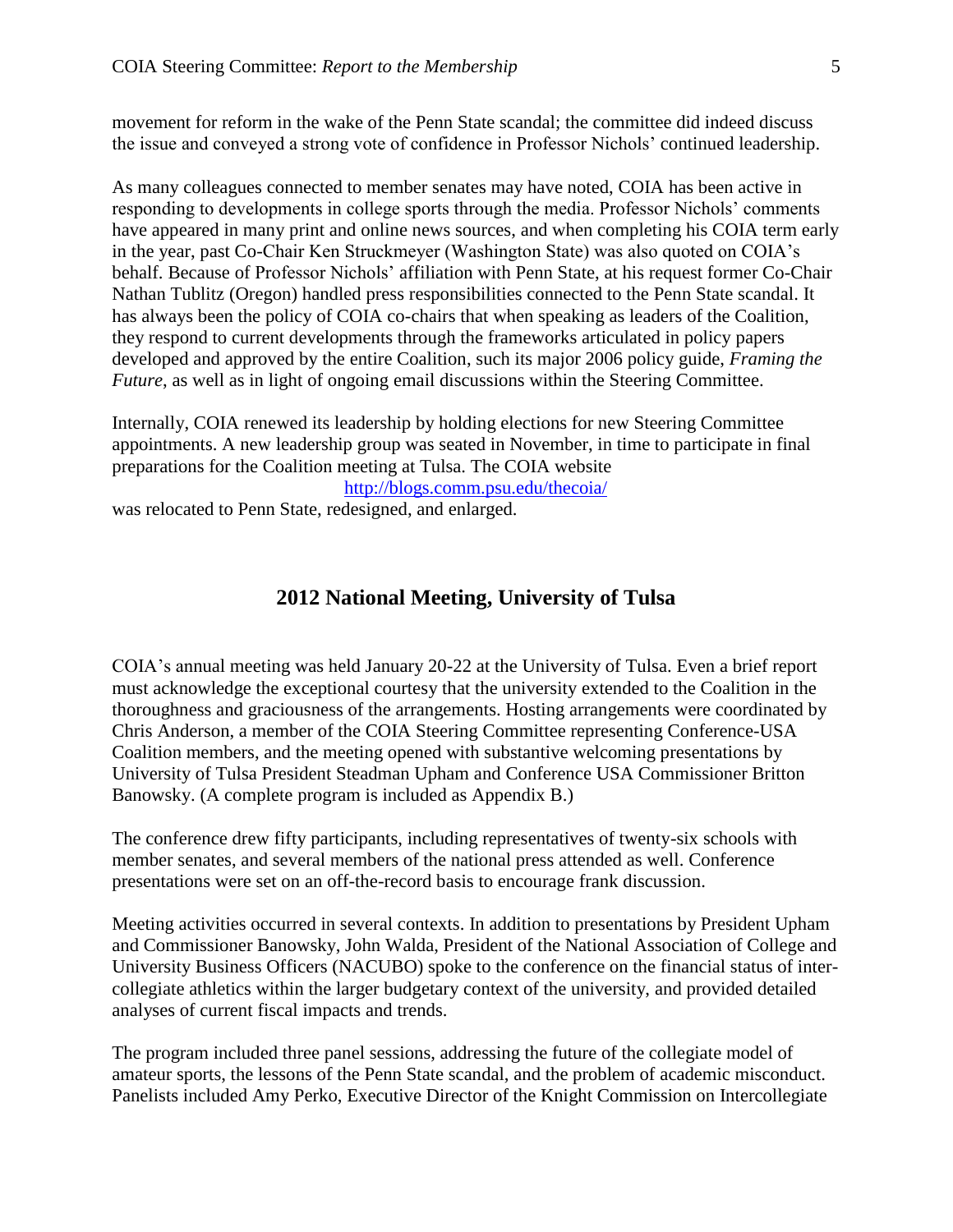Athletics, Allen Sacks, President-Elect of The Drake Group, George Dohrmann of *Sports Illustrated*, Eddie Pells of the Associated Press, Brad Wolverton of *The Chronicle of Higher Education*, Robert Philippi of Conference USA, Jennifer Strawley of the NCAA, Alan Hauser, representing FARA, and Gerald Gurney, representing the N4A. In addition, Diane Dickman and Jennifer Strawley of the NCAA presented a detailed account of enhanced academic reforms adopted at the recent NCAA national convention, and proposals for further steps under consideration.

Among the panel sessions, the topic of academic misconduct was distinct in that it addressed a specific agenda item for the Coalition. During his May meetings with NCAA officials, John Nichols was asked to consult with the Steering Committee concerning the possibility of COIA joining with the NCAA to more clearly define the nature of academic misconduct and develop guidelines for the appropriate roles of NCAA and campus authorities in investigating misconduct and assessing penalties. The Steering Committee agreed that COIA, as an alliance of faculty senates, was in an unusually good position to undertake this, and Jennifer Strawley's presentation during the panel on misconduct served as an initial introduction to the issues from the standpoint of the NCAA.

Attendees also participated in break-out and plenary work sessions that addressed three major issues, identified by the Coalition Steering Committee as leading policy questions that COIA should consider in 2012:

- Should COIA modify its support for the "collegiate model" and support any form of payfor-play?
- Should COIA advocate for changes in post-season football, and specifically concerning the maintenance of the BCS system?
- Should COIA support efforts to seek a Congressional antitrust exemption for intercollegiate athletics?

Background information sheets provided in advance of the meeting and brief summaries of the work session discussions are included in Appendixes C and D. The Steering Committee's recommendations to the Coalition membership growing out of these discussions will be conveyed in a separate document that will be circulated shortly.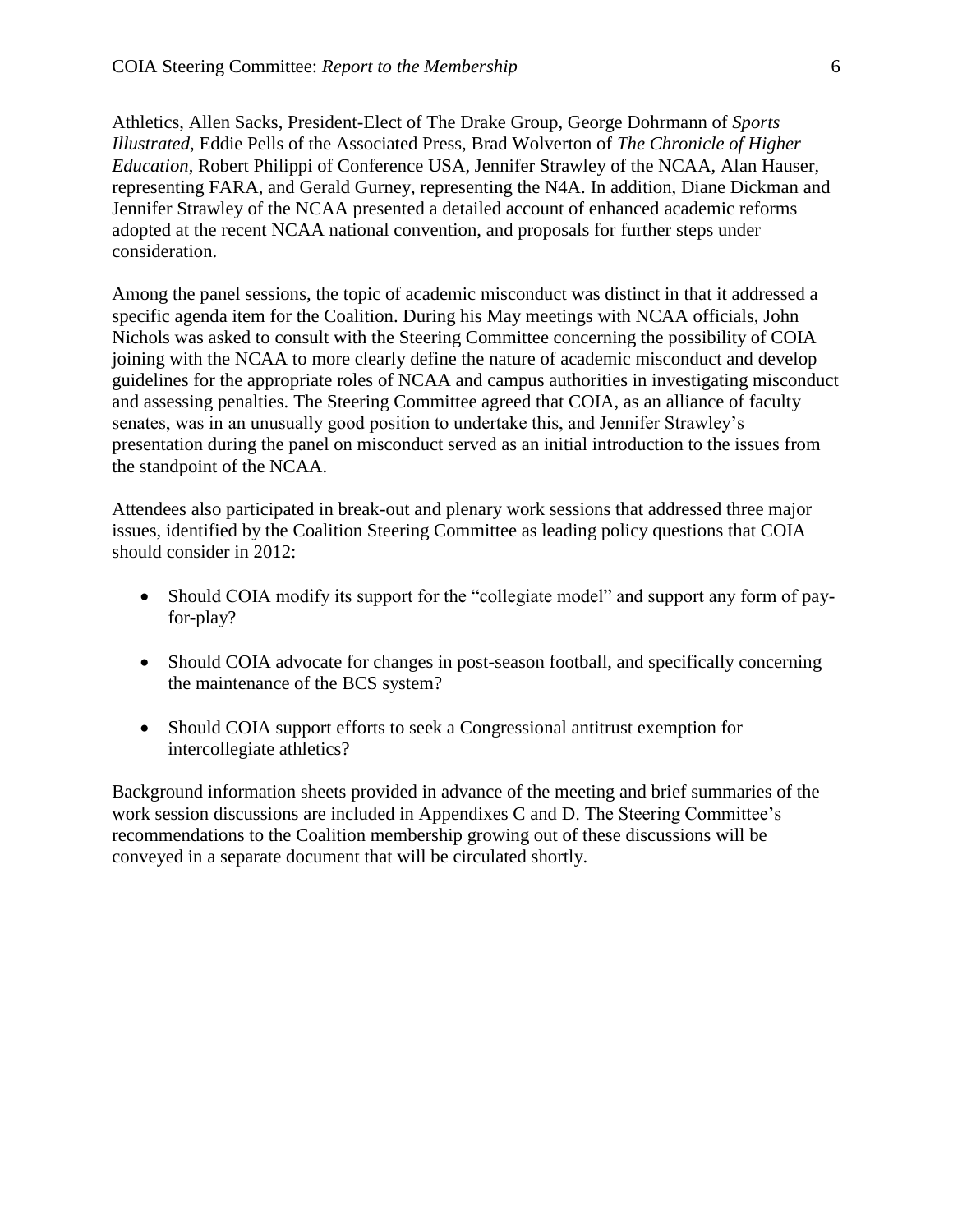# **COIA's Preliminary Agenda, 2012**

Coalition activities are always influenced by unfolding events concerning college sports, and the annual agendas set by the Steering Committees always evolve over the course of the year. Moreover, since all COIA activity – by its leadership, senate representatives, and the members senates themselves – represents volunteer effort by colleagues whose day jobs focus on teaching and academic research, our goals as a coalition habitually exceed our grasp. However, as COIA emerges from its annual meeting, these appear to be the main objectives for the coming year:

- The Steering Committee will shortly be circulating to member senate chairs and COIA representatives recommendations for COIA policy positions connected with topics discussed at the annual meeting. We hope that we will receive adequate feedback to take the measure of Coalition ideas and views, and articulate new policy statements in these areas.
- The Coalition will continue to work with the NCAA administration so that we can become more knowledgeable about the issues of college sports, and so the faculty viewpoint of COIA's member senates can have an impact on NCAA deliberations. The Steering Committee will develop a mechanism for responding to the NCAA's specific request that COIA provide advisory support concerning issues of academic misconduct.
- Building on work John Nichols undertook in 2011, COIA will continue to maintain and strengthen links with other national groups concerned with issues of athletics reform. These include Faculty Athletics Representative colleagues, whom we work with individually on campuses, and through the national FARA and FBS-FAR groups. Other groups will include the Knight Commission, the N4A, NACUBO, The Drake Group, and the AAUP. In the past, COIA has also worked closely with the Association of Governing Boards, a national organization of college and university trustee boards that has issued important policy papers on the governance of intercollegiate athletics, and we will seek to reinvigorate that relationship.
- COIA was organized as a short-term faculty effort to support emerging trends for reform. It was not designed for longevity. However, we are now entering our second decade, and sustaining FBS faculty governance engagement in the reform effort has developed into a long-term challenge. Prior to and during the annual meeting, representatives of national leadership groups have urged the Steering Committee to strengthen and regularize COIA's internal structure. Through generous contributions from a number of member senates and their university administrations, the Coalition (which maintains no treasury for operating costs) now has adequate funding to pursue  $501(c)$ 3 status as a non-profit organization. Moving forward with this in 2012 is a priority, and will require changes to COIA's leadership structure and bylaws. The Steering Committee will be circulating proposals for these changes to the membership, seeking input and, ultimately, approval in revised form.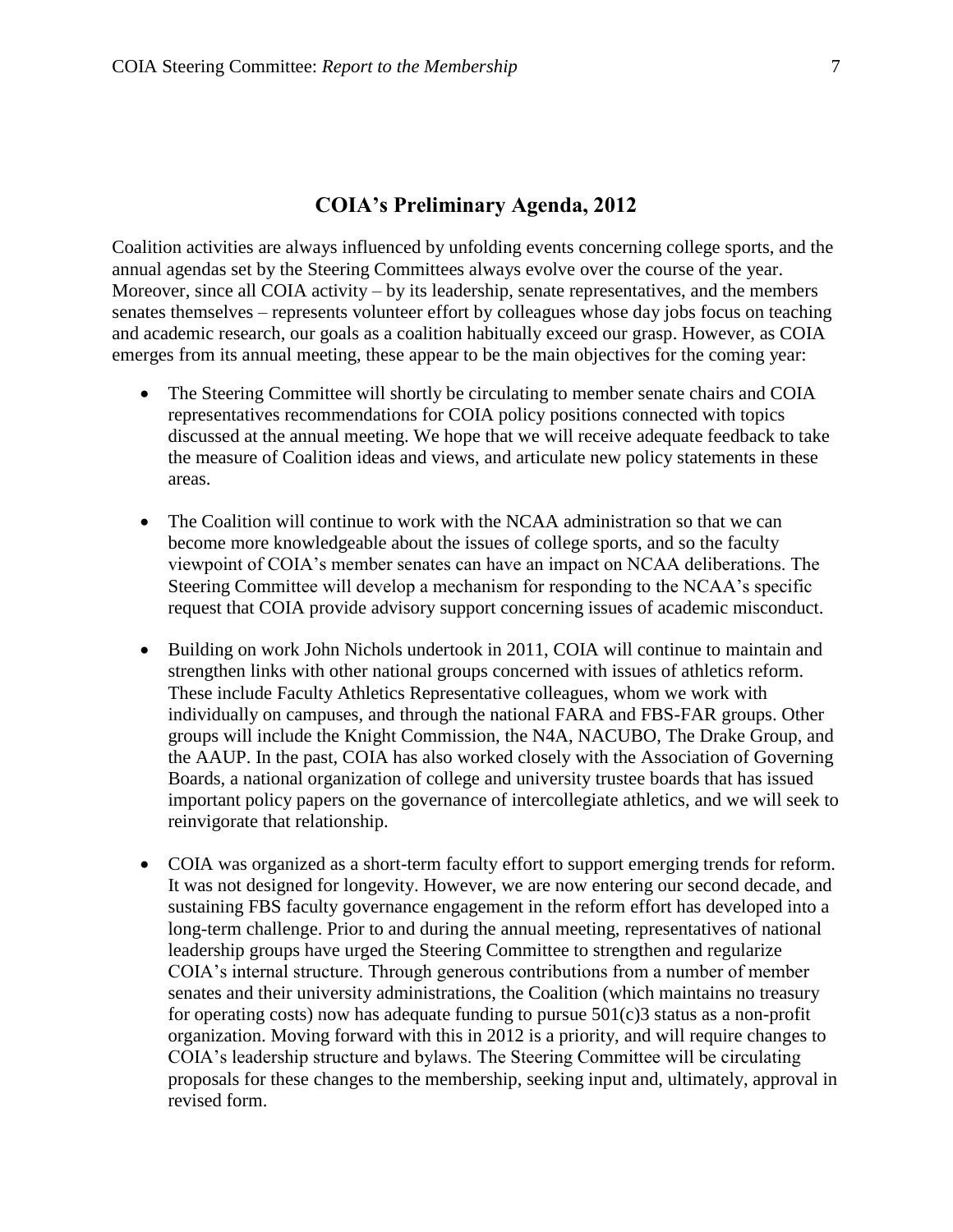As a product of the limits of COIA volunteer time, communications between the COIA Steering Committee and the membership of senates and their COIA representatives have not been as frequent as we would like. Given the current environment in intercollegiate athletics, the likelihood that COIA will encounter increasing opportunities to make a difference through quick action makes it essential that the Coalition be prepared to function with greater nimbleness. At a pre-conference meeting, the Steering Committee addressed this issue and began a process of internal restructuring designed to strengthen communications with and among the membership in the coming months.

**\* \* \***

#### *Submitted to the Coalition Membership by the COIA Steering Committee*

Bob Akin (Texas Christian University) Jane Albrecht (Wake Forest University) Chris Anderson (University of Tulsa) Mike Bowen (University of South Florida) Bill Campsey (San Jose State University) Gary Engstrand (University of Minnesota) Larry Gramling (University of Connecticut) David Kinnunen (California State University - Fresno) Dan Orlovsky (Southern Methodist University) Jerry Peterson (University of Colorado) Ginny Shepherd (Vanderbilt University) Ben Taylor (New Mexico State University) David Turnbull (Washington State University) Matt Wheeler (University of Illinois)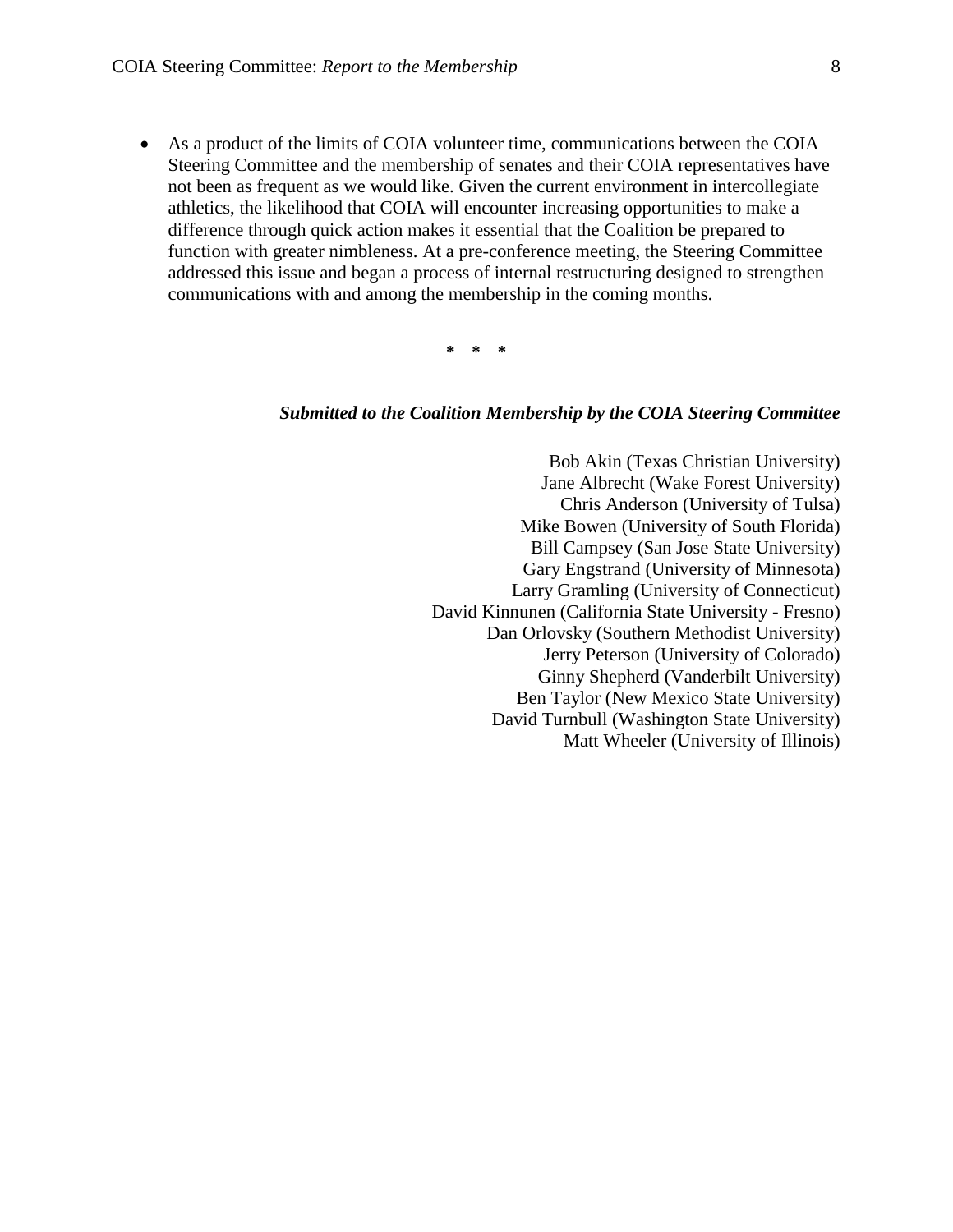### **APPENDIX A: Text of Letter to NCAA President Mark Emmert**

31 October 2011

Dear President Emmert,

The Steering Committee of the Coalition on Intercollegiate Athletics (COIA) wishes to strongly support the general position articulated in the October 19, 2011 letter to the NCAA Board of Directors from a group of conference commissioners, athletics directors, and others deeply concerned with the welfare of intercollegiate sports. Many statements in their letter are consistent with long-term positions endorsed by COIA, an alliance of fifty-eight faculty senates at BCS Division schools.

We agree with the authors of the letter that the NCAA deserves praise for undertaking a fresh attempt at reform in response to increasing problems related to integrity, fiscal sustainability, and the service of athletics to the missions of our academic institutions. However, we also agree that the initial proposals emerging from this effort fall far short of what is necessary to "re-connect Division I athletics to our core values." We endorse the suggestion that the agenda of the upcoming NCAA Convention be devoted to consideration of these fundamental issues, including specific policy goals specified in the letter.

Certain of these goals are particularly close to many positions COIA has proposed or supported over the past decade, including:

- A governance approach that prioritizes academic values guiding the general educational mission of U.S. higher education over conference and institutional self-interest
- A sustainable approach to finances that will maintain a broad range of men's and women's athletics throughout Division I, consistent with institutions' academic and other financial constraints
- Strong recognition of athlete academic success in the distribution of NCAA and BCS national and conference revenues
- Implementation of simplified and effective rules, and consistent enforcement that clearly values integrity rather than mere compliance
- Establishment of a national culture and incentive structure that will promote ethical behavior by institutions, coaches, administrators, and athletes

It has been COIA's position since its inception that the path to long-term reform must include elements of immediate change, but also many elements that must be implemented over a number of years, allowing schools in different positions time to adjust and reducing unwillingness to support reform that ultimately benefits all. It will require strong leadership and persistence to implement significant and sustained reform in this way.

Given the current environment, we agree that it is urgent that the Board and membership of the NCAA address these issues now. As a broad coalition of faculty senates committed to athletics reform, COIA remains ready and very willing to contribute to this effort in any way it can.

Sincerely,

John S. Nichols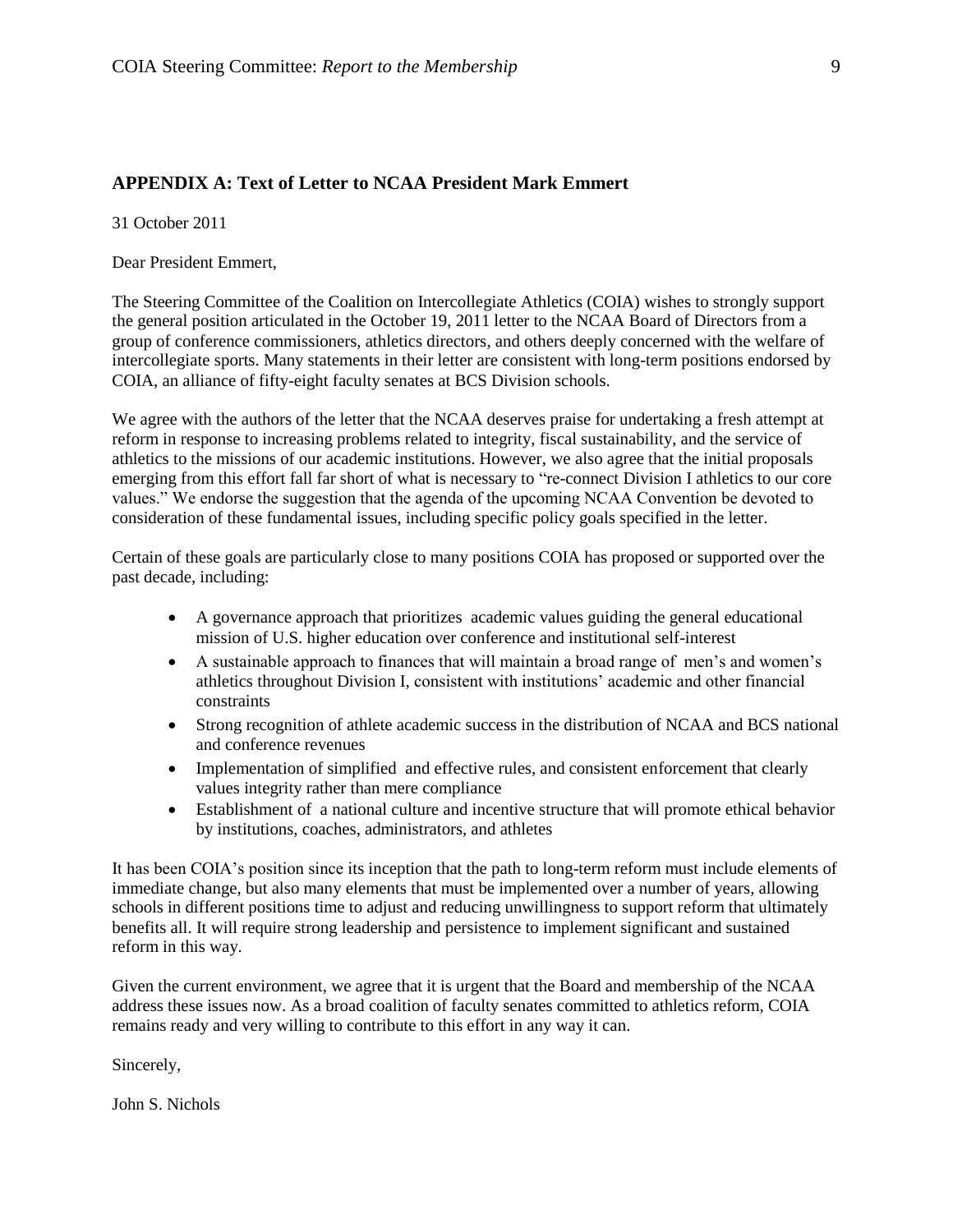COIA national co-chair, on behalf of the COIA national Steering Committee Professor Emeritus of Communications and International Affairs, Penn State University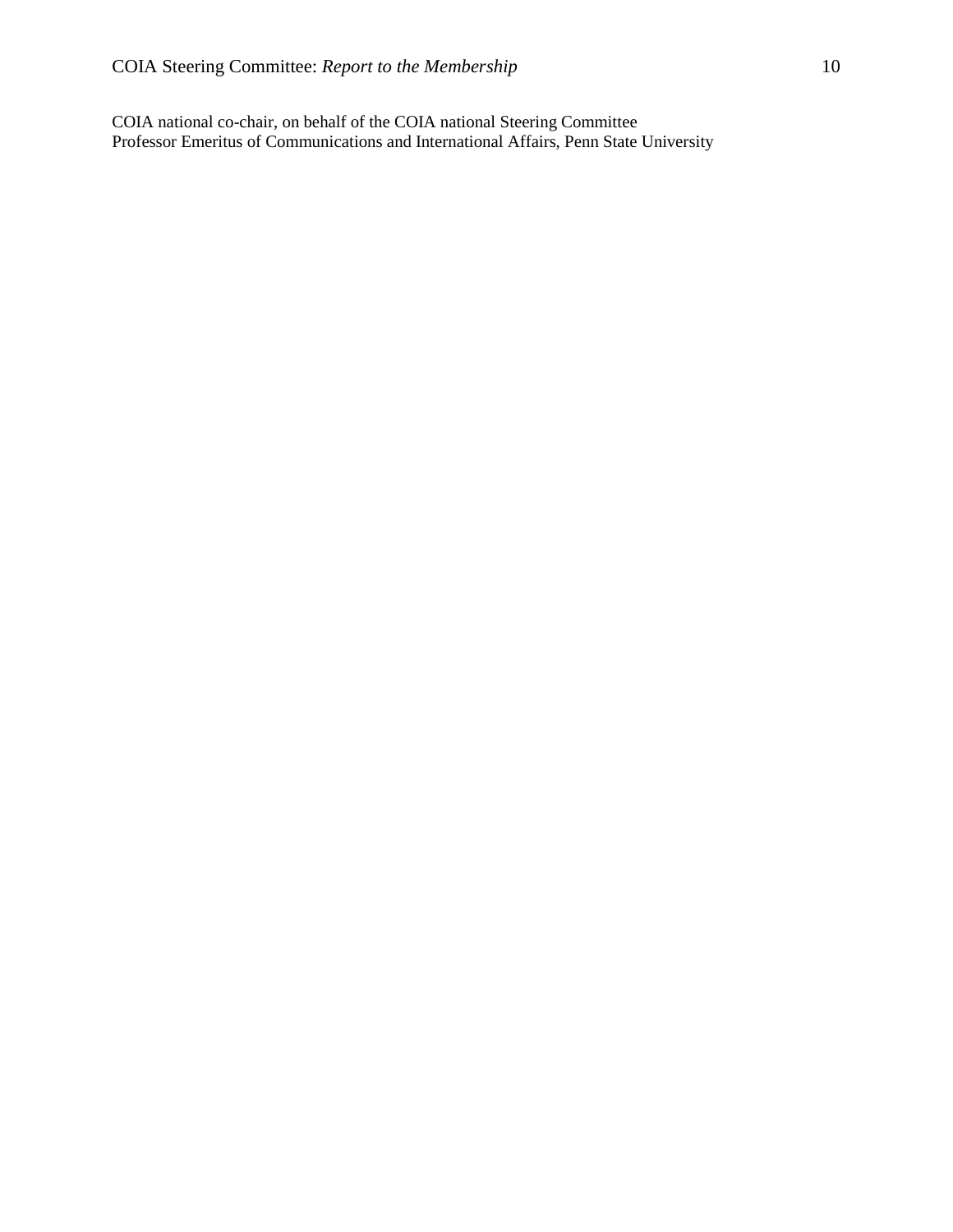# **APPENDIX B: Program of 2012 National Meeting**

## **Coalition on Intercollegiate Athletics**

2012 National Meeting Agenda University of Tulsa

### **Friday, January 20:**

| $2:00$ p.m.                 | <b>Steering Committee Meeting</b>                                                                                                                              |
|-----------------------------|----------------------------------------------------------------------------------------------------------------------------------------------------------------|
| $6:00-7:30$                 | Welcome reception at Hyatt Hotel                                                                                                                               |
| <b>Saturday, January 21</b> |                                                                                                                                                                |
| 7:45-8:30                   | <b>Breakfast</b>                                                                                                                                               |
| 8:30-9:15                   | Steadman Upham, President, University of Tulsa, NCAA Executive Committee                                                                                       |
| 9:15-10:00                  | Britton Banowsky, Conference USA Commissioner and Chair of the NCAA Infractions<br>Committee                                                                   |
| 10:00-10:30                 | Break, refreshments                                                                                                                                            |
| 10:30-11:30                 | Panel: Future of Collegiate Model. Amy Perko (Knight Commission), Eddie Pells<br>(Associated Press), Alan Hauser (FARA), Bob Eno (COIA)                        |
| 11:30-12:30                 | John Walda, President and CEO of the National Association of College and University<br><b>Business Officers</b>                                                |
| 12:30-1:30                  | Lunch                                                                                                                                                          |
| $1:30-2:30$                 | Panel: Lessons Learned from Penn State. Brad Wolverton (Chronicle of Higher<br>Education), John Walda (NACUBO), Allen Sacks (Drake Group), John Nichols (COIA) |
| 2:30-3:45                   | <b>COIA Work Session, Breakout Groups</b>                                                                                                                      |
| $3:45-4:00$                 | Break, refreshments                                                                                                                                            |
| 4:00-5:00                   | Panel: Academic Misconduct. Jennifer Strawley (NCAA), George Dohrmann (Sports<br>Illustrated), Gerald Gurney (N4A), Robert Philippi (Conference USA)           |
| 6:30                        | Reception at Hyatt Hotel                                                                                                                                       |
| 7:00                        | Dinner at Hyatt Hotel. Speaker: George Dohrmann (Sports Illustrated)                                                                                           |
| <b>Sunday, January 22</b>   |                                                                                                                                                                |
| 8:30-9:00                   | <b>Breakfast</b>                                                                                                                                               |
|                             |                                                                                                                                                                |

- 9:00-10:00 Update on NCAA Presidential Reforms. Jennifer Strawley and Diane Dickman (NCAA)
- 10:00-11:00 COIA Plenary Work Session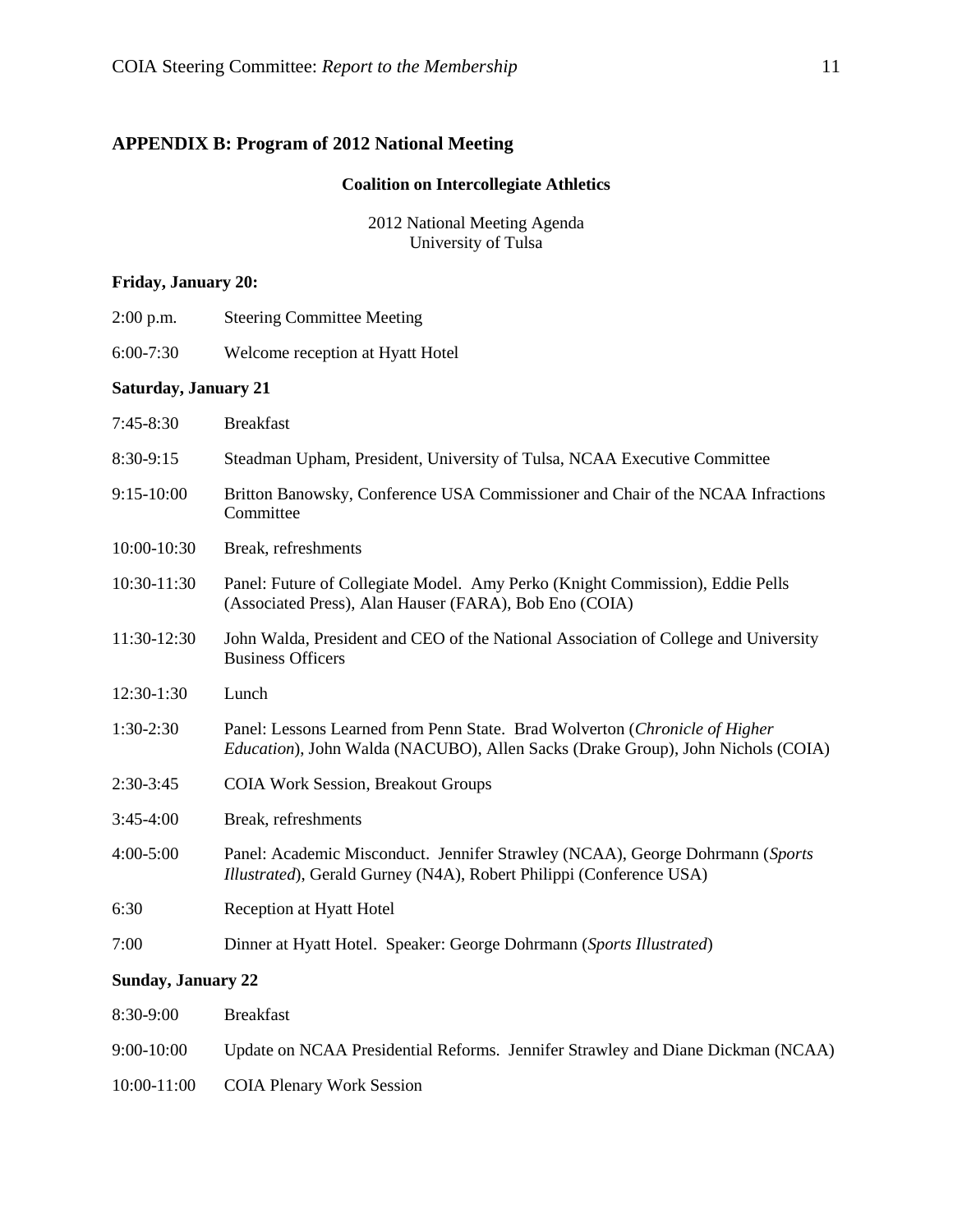#### 11:00-11:15 Wrap Up

### **APPENDIX C: COIA Annual Meeting, 2012: Work Session Outline**

#### **Introduction**

The COIA Steering Committee is asking participants at COIA's 2012 annual meeting to help the Committee prepare a report to the Coalition membership on current issues in sports reform. Time has been allotted on Saturday's schedule for breakout sessions to discuss several of these issues. We envision three breakout sessions, each one focusing initially on advising COIA with regard to one of three issues: 1) the rising call for a shift to "pay-for-play" models of college sports (a discussion that may include proposals for the return of freshman ineligibility); 2) reform of the BCS system; 3) proposals for an antitrust exemption to allow greater NCAA regulation of athletics expenditures. (Breakout sessions will be 75 minutes, which may allow for in-depth discussion of the initial, designated topic, and general discussion of others in each group.) Breakout discussions on Saturday will be followed by a follow-up plenary discussion on Sunday morning. On the basis of the ideas articulated through this process, the Steering Committee will draft a report to be circulated to the entire membership with a request for further input from member senate COIA representatives or directly from member senates.

This outline provides background for each of the four discussion topics, with links in each case to a few relevant online resources that meeting participants may want to consult in advance.

#### **Breakout Work Session Topics**

#### **Session 1: Pay-for-Play**

#### **MAIN QUESTION:**

# **Should COIA modify its support for the "collegiate model" and support any form of pay-for-play?**

#### **Background:**

The most relevant existing statement in COIA policy documents concerning Pay-for-Play appears in its draft definition of the "collegiate model" of amateur sports:

College sports can help develop the character of athletes, create a focus for campus community, and sustain ties between schools, alumni, and the public. These attributes shape the collegiate model of athletics, which is extra-curricular competition among students whose immediate goals must be educational. Unlike professional sports, in the collegiate model students who participate in athletics are not to receive financial rewards for participation beyond what the NCAA allows, and their immediate goals should be related to educational objectives. The goals usually associated with athletic competition (e.g., winning and excellence in athletic performance) should complement but not supersede the goals of educational accomplishments and personal growth. (*[Report to the NCAA Presidential Task Force](http://blogs.comm.psu.edu/thecoia/wp-content/uploads/A-Report-to-the-NCAA-Presidential-Task-Force-Members-2005.pdf)*, 2005, pp. 8-9)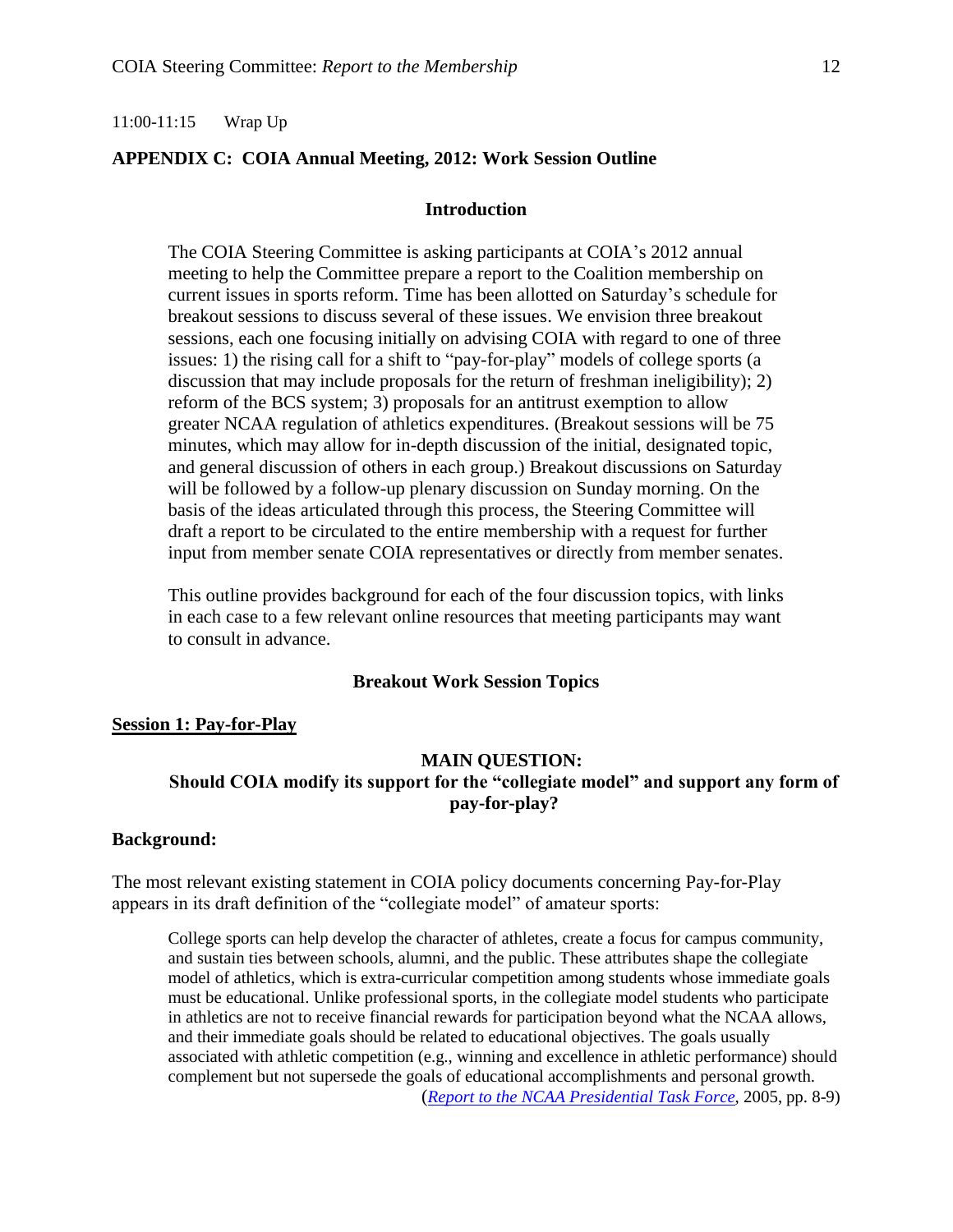Over the past year, calls for Pay-for-Play have become much broader. The soaring rates of both head and assistant coach salaries, together with vast increases in the gross revenues earned by the NCAA and D1A schools through TV and other marketing contracts have brought added scrutiny to the economics of college sports and the questionable fairness of excluding players from revenues that their talents and efforts generate. This focus on economic fairness has led directly to proposals that athletes in the revenue sports receive substantial payment for services, and advocacy groups have emerged, such as the National College Players Association and the Coalition for the Fair Treatment of College Athlete Families. Attention to broader issues of fairness and to the potential implications for Pay-for-Play of Title IX has led many to advocate for the payment of all athletes engaged in intercollegiate sports.

## **Some relevant online sources:**

Taylor Branch, ["The Shame of College Sports"](http://www.theatlantic.com/magazine/archive/2011/10/the-shame-of-college-sports/8643/) (*Atlantic*, October 2011) Pat Forde, ["The time has come to talk about pay-for-play"](http://sports.espn.go.com/ncaa/columns/story?columnist=forde_pat&id=6746255) (*ESPN* online 7/12/11) Joe Nocera, ["Let's Start Paying College Athletes"](http://www.nytimes.com/2012/01/01/magazine/lets-start-paying-college-athletes.html?_r=1&adxnnl=1&ref=magazine&adxnnlx=1325369645-p/j+0un9TsqfABJdT+JSzQ) (*New York Times Magazine* online 1/1/2012) Donald Remy, "Why the *New York Times*[' Nocera is Wrong"](http://www.ncaa.org/wps/wcm/connect/public/NCAA/Resources/Latest+News/2012/January/Why+the+New+York+Times+Nocera+is+wrong#.TwoF7LeOLsp.email) (NCAA.org 1/6/2012)

## **Subsidiary Discussion Questions:**

Can the collegiate model represent a value ideal in the context of big-time sports economics? What elements of the rationale for college sports would be lost by giving up the collegiate model? Is it fair to revenue sports athletes that the revenue they generate supports non-revenue sports? Would proposals such as the NCAA's currently postponed \$2000 scholarship increment, a rise of

- scholarships to full cost of attendance, or Teaching-Assistant-equivalent stipends be acceptable responses to the fairness issues?
- What types of negotiation contexts would be acceptable (if any); could athletes be represented by professional agents?

Would the cost of pay-for-play ultimately be drawn from sports revenues or general funds?

- Would COIA be more likely to support or oppose a specific pay-for-play plan based on the funding model (e.g., using designated student fees; or identifiable cuts in other athletics department salaries)?
- If COIA opposes pay-for-play but recognizes the underlying issues of fairness, can it provide a proposal for addressing the inequities of the current system that would receive serious consideration?
	- With regard to this last point, one possibility of significantly altering the problematic contexts that give rise to legitimate arguments for pay-for-play might be to return to a policy that first-year students are ineligible to participate in varsity competitions.

# **RELATED QUESTION**

# **Should COIA advocate in favor of declaring freshmen ineligible either to play varsity sports or specifically to play varsity basketball and football?**

# **Background:**

Freshmen became eligible to play varsity college sports in 1972. Prior to that time, the pressures of varsity sports and of adjustment to the academic expectations of college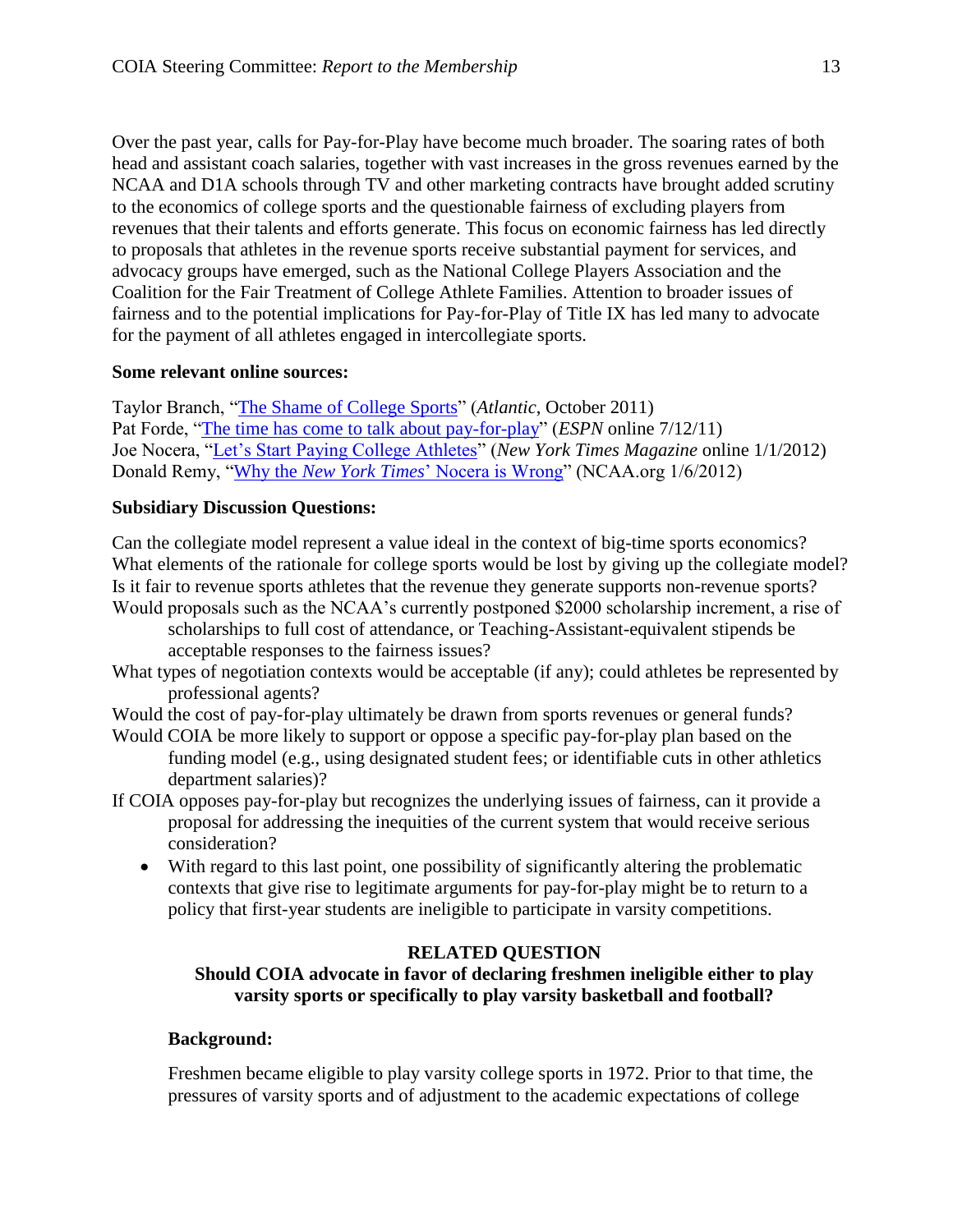study were treated as incompatible, although many programs fielded separate teams for freshman athletes. Proposals for restoring freshman ineligibility have been based both on the pre-1972 arguments concerning conditions for academic success and on the increasingly frequent phenomenon of outstanding and heavily recruited athletes who attend college for only one year, which they use to enhance their athletics skill prior to entering a professional draft. (The 2005 NBA rule prohibiting high school seniors under 19 from entering its draft institutionalized this trend for basketball.) These instances have contributed to the semi-professionalization of college sports, particularly for football and basketball, and undermined the legitimacy of the "student-athlete" profile on which the collegiate model is based. The NCAA [considered restoring freshman ineligibility in](http://www.nytimes.com/1999/06/10/sports/colleges-panel-studies-freshman-eligibility-in-basketball.html)  [basketball](http://www.nytimes.com/1999/06/10/sports/colleges-panel-studies-freshman-eligibility-in-basketball.html) in 1999, but ultimately took no action to do so. Freshmen ineligibility became a hot topic in July 2011 when Big Ten Commissioner Delaney and several Big Ten coaches publicly declared their support for ending freshman eligibility in order to promote academic integrity in college athletics. (Delaney had espoused the idea over a decade ago as a member of a panel charged with making a recommendation to the NCAA with regard to men's and women's basketball only). Freshman ineligibility is one of the basic [Drake Group policy proposals.](http://www.thedrakegroup.org/TDG_Proposals.pdf)

COIA papers have commented repeatedly on issues concerning admissions criteria for athletes and standards for initial and continuing eligibility, most extensively in its 2006 "Report to the NCAA [Working Group to Review Initial Eligibility Trends,](http://blogs.comm.psu.edu/thecoia/wp-content/uploads/A-Report-to-the-NCAA-Working-Group-to-Review-Initial-Eligibility-Trends-2006.pdf)" but the Coalition has not advocated for a return to freshman ineligibility. It might be fair to say that while there has been interest among COIA members in the potential for this approach, four factors have restrained the Coalition from advocacy. The interest stems from the potential for freshman ineligibility to remove the incentive for academically unmotivated athletes to exploit intercollegiate athletics solely to foster professional careers as athletes, as well from a desire to help freshman athletes face the academic challenges of college life. Factors that have militated against advocacy of freshman ineligibility include: an approach covering all sports does not seem necessary for many "high GPA" sports (e.g., swimming, tennis); a sport-specific approach may appear discriminatory, especially in the case of academically strong individual participants; fielding expensive freshman teams would be required to permit sport-bound freshman to avoid conditioning lapses that could promote future injury; advocacy for an unpopular proposal so unlikely to succeed could undermine COIA politically (a factor that may be less important in light of the 2011 statements from the Big Ten).

#### **Some relevant online sources:**

Tom Oates, ["Time for Action, Not Talk, in the Big Ten"](http://host.madison.com/mobile/article_1a6aeeba-b94f-11e0-9a25-001cc4c03286.html) (Madison.com 7/29/11)

**Session 2: Bowl Championship Series**

**QUESTION:**

**Should COIA advocate for changes in post-season football, and specifically concerning the maintenance of the BCS system?**

**Background:**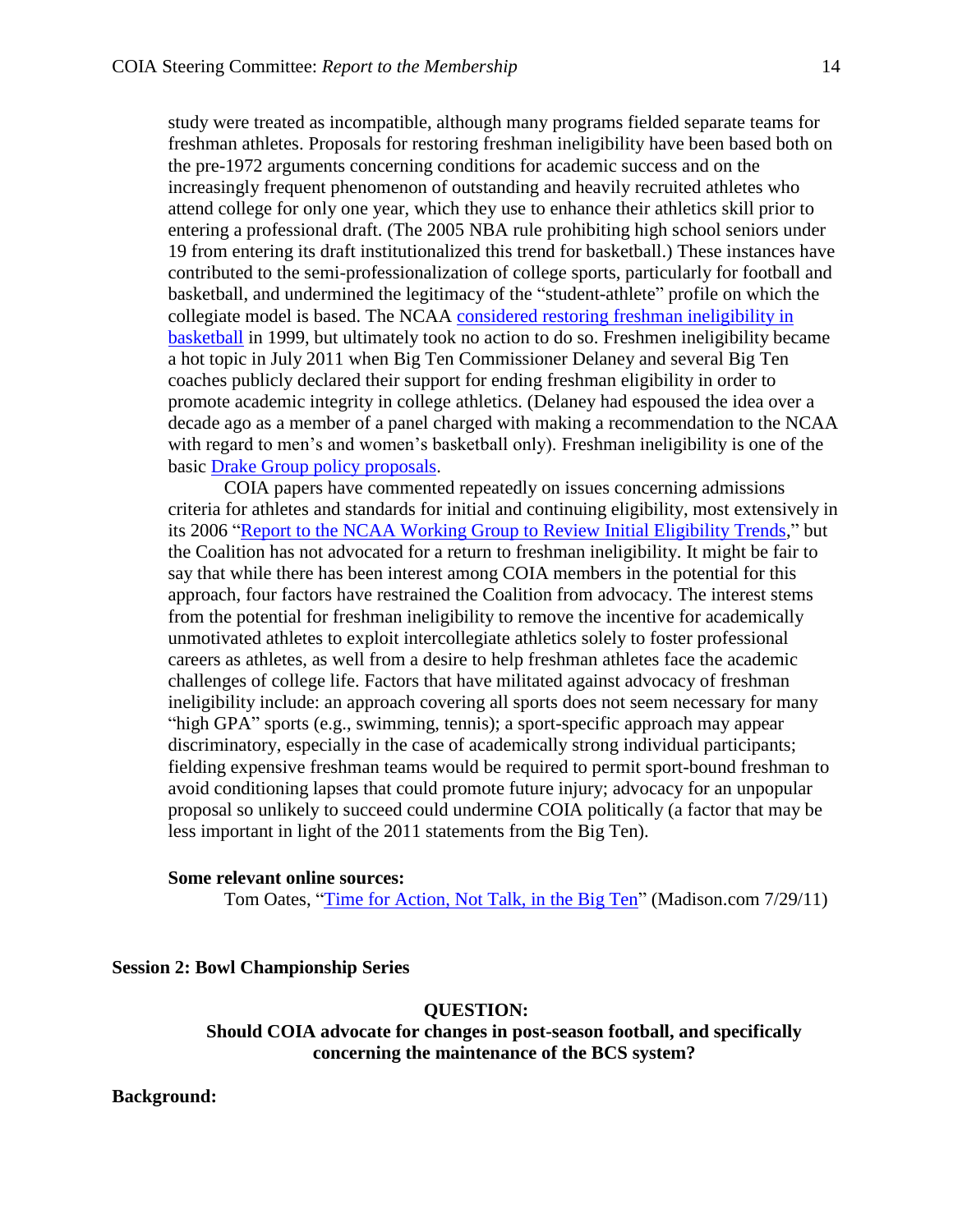The BCS system was instituted in 1998 and significantly modified in 2006. Its origins lie in a 1984 Supreme Court ruling that eliminated NCAA control of the football post-season. In its current form, the system divides the 118 D1A schools into those that are Automatic Qualifiers (AQ) and those that are not (~AQ schools), based on conference membership. AQ schools, which belong to six elite conferences (for football) and some independents, are subject to favorable bowl qualifying criteria and occupy revenue sharing positions. For purposes of publicity status and revenue, this has divided D1A schools into different classes, and lies behind some of the conference shifting that was so prominent in 2011. Its critics regard the BCS system as an illicit cartel that has allowed schools with the greatest traditional sports reputations to raise barriers to full participation in big-time football revenues. Within D1A, opposition has generally come from ~AQ schools. In 2003, a coalition of these schools was formed, and this led to negotiations that significantly adjusted the system, but without eliminating significant inequities.

The BCS system is linked to several closely related issues, including potentially disruptive conference realignments, the increased leverage of the entertainment market over university decision making in sports, and the problematic impact of the larger post-season bowl system.

COIA has taken no position on whether the BCS system should be reformed. As a coalition of faculty at both AQ and ~AQ schools, COIA is well positioned to address the question of whether the BCS system has a problematic impact on higher education nationally. However, the Steering Committee also recognizes that COIA member senates normally consider their local school interests as reference points and tend to adopt the perspective of their school experiences. On an issue where the institutional interests of AQ and ~AQ schools differ so sharply, it may be difficult for COIA member senates to reach a common view on questions of national impact. Therefore, the immediate question is not what position COIA should take on the BCS system, but whether it will be productive for the Coalition to ask its senates to consider seeking a common position.

### **Some relevant online sources:**

Wikipedia has useful pages on the BCS structure, history, and controversies: [http://en.wikipedia.org/wiki/Bowl\\_Championship\\_Series](http://en.wikipedia.org/wiki/Bowl_Championship_Series) [http://en.wikipedia.org/wiki/BCS\\_controversies](http://en.wikipedia.org/wiki/BCS_controversies)

AP, ["Memo from BCS head offers insight into leaders' thinking"](http://www.usatoday.com/sports/college/football/story/2011-11-03/bcs-antitrust-challenge/51063122/1) (*USA Today*, 11/3/11) Peter Kotz, ["College Bowl System Loots Universities"](http://www.citypages.com/2011-12-14/news/college-bowl-system-loots-universities/) (*City Pages* [Minn.-St. Paul], 12/14/11)

### **Subsidiary discussion questions:**

Should the BCS system be viewed as a natural outgrowth of market competition or as an infringement on the values of the collegiate model?

Is the BCS system undermining the NCAA's role as an effective regulator of college sports and the "level playing field?" What consequences would this have if it were true, and what would be the likely effect on higher education nationally?

Does the BCS system:

• accelerate spending by elite football programs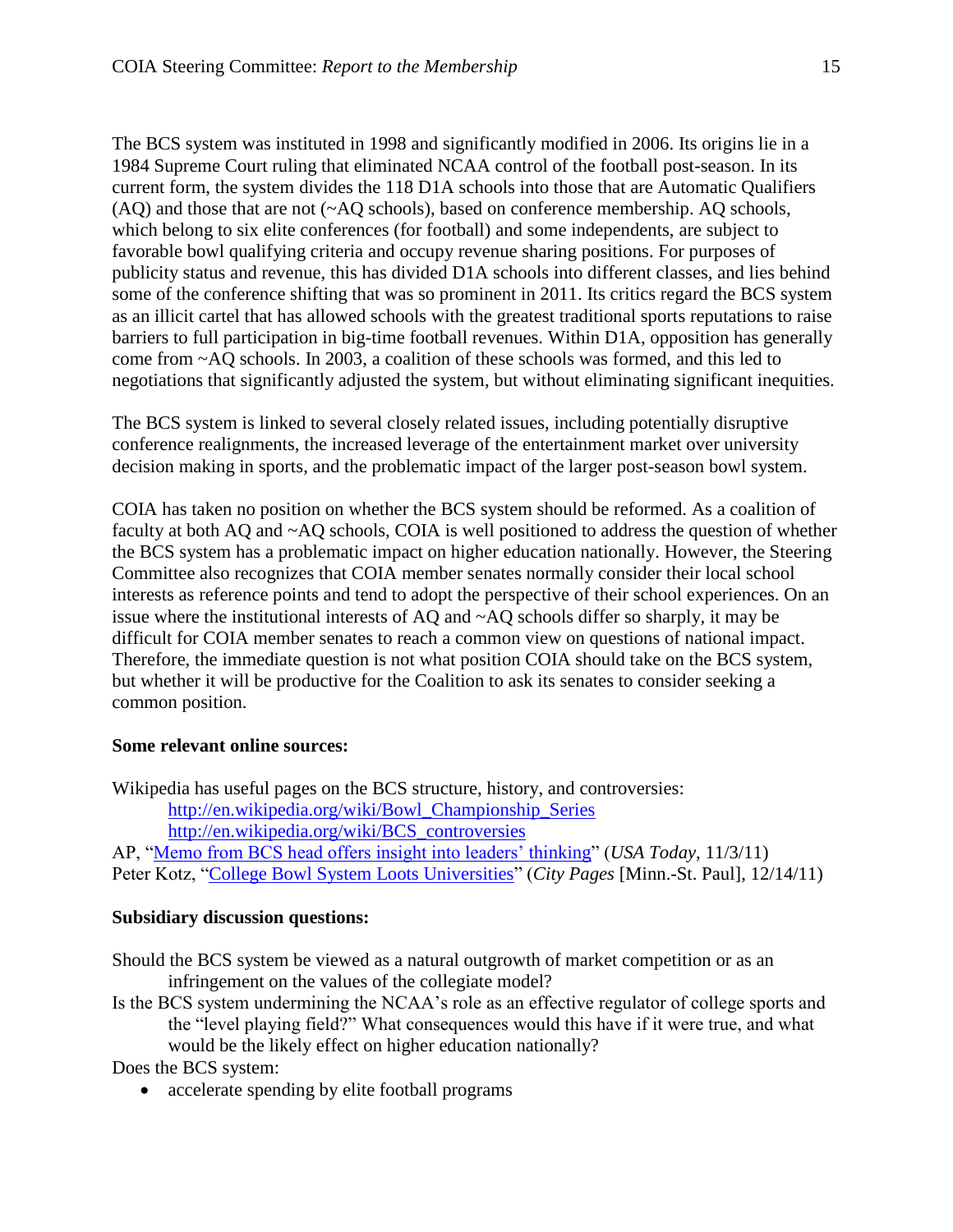- raise pressures for conference realignment
- exaggerate trends in competitive inequity
- distribute revenues in an inequitable fashion and, if so is this harmful to higher education nationally?

Would the end of the BCS system raise pressures on  $\sim$ AQ schools to compete at a higher level? Is the BCS system superior to a playoff system, and would its elimination lead to such a system? Does the BCS system:

- tend to limit pressures to spend on non-elite football programs
- produce natural competitive subdivisions within D1A
- add to total revenues in a way that has a positive net impact on higher education nationally

In view of its costs, does the current post-season bowl system as a whole serve the interests of D1A schools and conferences? Does it serve the interests of higher education?

### **Session 3: Antitrust Exemption for Intercollegiate Athletics**

#### **QUESTION:**

### **Should COIA support efforts to seek a Congressional antitrust exemption for intercollegiate athletics?**

#### **Background:**

In the 1980s, the Supreme Court ruled that NCAA control over post-season football was in restraint of trade, and in the 1990s the NCAA lost an expensive lawsuit when it was sued by assistant coaches whose salaries has been limited by NCAA fiat. The 1984 case highlighted the economic rights of schools to market their sports programs independent of the NCAA, and the 1995 case protected the rights of personnel to compete for salary in a free market environment, trumping NCAA arguments for the benefits of regulation to limit the impact of market forces and maintain a level playing field. The bases of these rulings were economic, extending to the NCAA consortium the constraints that protect market balances in business, and limiting the NCAA's ability to act as a cartel in regulating the market features of college sports. These rulings in protection of economic rights have predictably contributed to the rapid rise in athletics expenditures. With a growing market of public demand for sports and the effective marketing that TV contracts represent, revenues have risen exponentially and the leverage of coaches, ADs, bowl purveyors, and other major economic actors involved (apart from the athletes) has also grown, contributing to a spiral of costs and a "sports industry" infrastructure that many university administrations are unskilled at controlling, and that schools cannot, under antitrust laws, address jointly (except when they are themselves the economic actors, as in conference contracts and sub-consortia like the BCS).

In the past, COIA has addressed these issues by proposing principles that can guide the economic behavior of schools individually. Long sections of the 2005 *[Report to the NCAA](http://blogs.comm.psu.edu/thecoia/wp-content/uploads/A-Report-to-the-NCAA-Presidential-Task-Force-Members-2005.pdf)  [Presidential Task Force](http://blogs.comm.psu.edu/thecoia/wp-content/uploads/A-Report-to-the-NCAA-Presidential-Task-Force-Members-2005.pdf)* propose policies that would encourage budget restraint by individual schools and the increased distribution of economic goods according to principles promoting academic integrity rather than according to winning and losing (pp. 2-8). But a recent Knight Commission survey of university presidents, revealing a pervasive sense of powerlessness to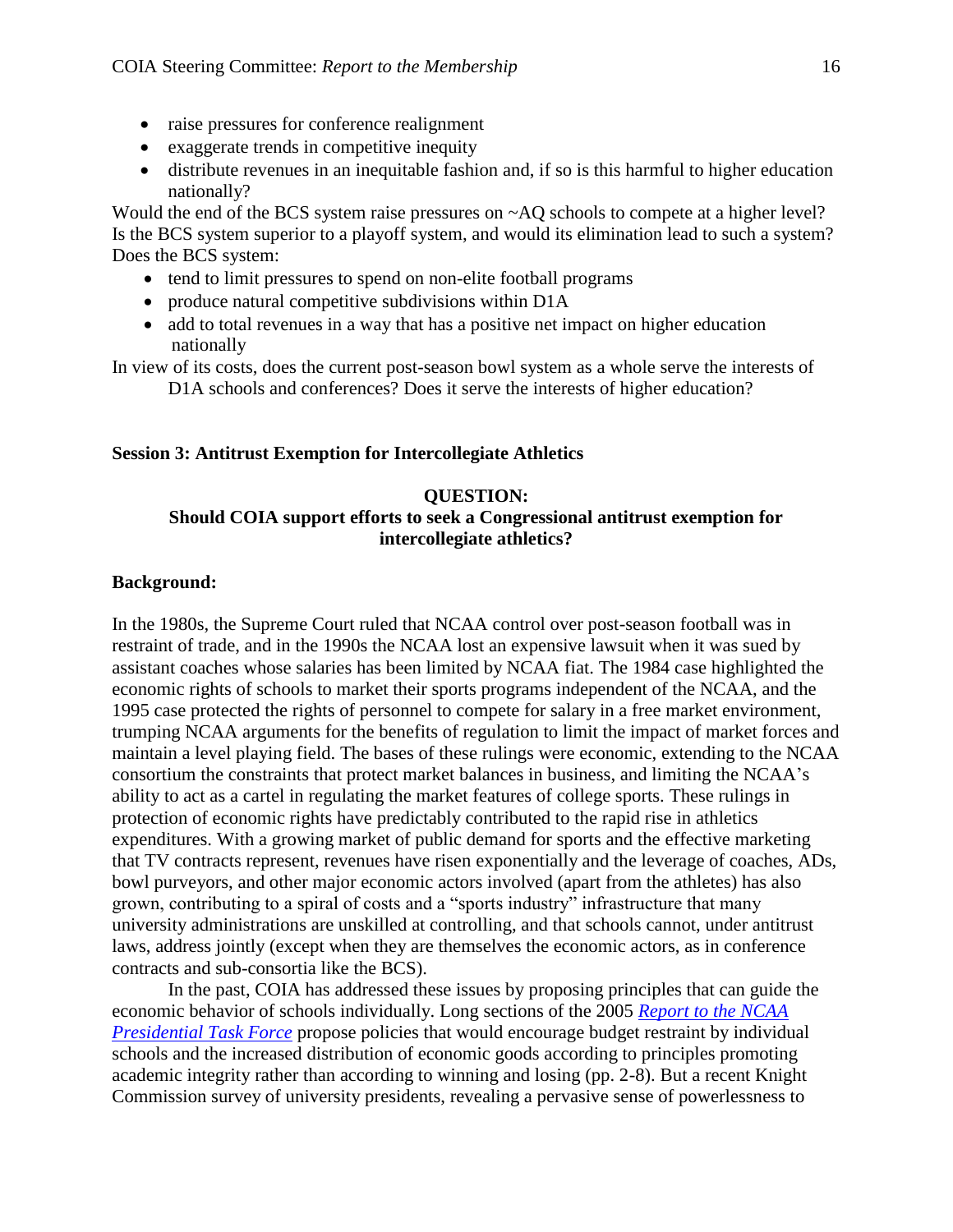bring these economic forces under control, has demonstrated the absence of effective tools to deal with these issues locally.

Proposals for seeking congressional legislation exemption for the NCAA consortium have existed for some time. The goal would be to grant the NCAA some limited authority to impose constraints on member schools, such as salary or budget caps, that enforce the levelplaying-field financial standards somewhat comparable to the way that universal academic standards for eligibility are meant to ensure that all schools field only bona fide students. This type of authority could be used either to redirect revenues from sports to academic budgets, to design a de-escalation of sports commercialization, or a combination. University presidents, who ultimately control NCAA policy, would substantially increase their control over athletics, and some of the dramatic financial inequities that legitimize pay-for-play proposals would decrease.

COIA has not taken any position on such proposals. Opponents of this approach have argued the dangers of engaging Congress in designing a new system through legislation, both because Congress may undertake this with different goals in mind, and also because it may set a precedent leading to more direct federal regulation of universities. An antitrust exemption would clearly disproportionately benefit schools with less financially secure athletics programs over those who have succeeded in the current environment. Moreover, there is a perception that further strengthening NCAA regulatory authority will deprive schools of legitimate independence and inflate the power of an organization sometimes seen as arbitrary.

#### **Some relevant online sources:**

Len Elmore, ["Exempt the NCAA from Antitrust"](http://chronicle.com/article/Exempt-the-NCAA-From-Antitrust/130073/) (*CHE*, 12/11/11) [Through LexisNexis] Adam Schaefer, "Slam Dunk: The Case for an NCAA Antitrust Exemption" (*North Carolina Law Review*, Jan. 2005)

#### **Subsidiary discussion questions:**

Should the NCAA's regulatory authority be strengthened:

- would the NCAA act to promote the academic interests of member schools
- would increased sports profits be reinvested in the NCAA as a sports cartel What authority should an antitrust exemption provide to the NCAA?

Should returning control of the football postseason be part of an exemption plan? Is it fair to re-level the playing field to the detriment of schools that have done well under the

current regime? Can these effects be moderated by careful design of implementation? How would NCAA conduct under the exemption be monitored?

**\* \* \***

#### *Additional Background Issue*

In advance the Tulsa meeting, the Steering Committee considered additional discussion topics that were ultimately not included in the meeting agenda because of time considerations. In the case of one of these, the widely discussed proposal to end the tax exempt status of donations to athletics, the Committee prepared a background information sheet which, because of its potential interest to the Coalition membership, is included here.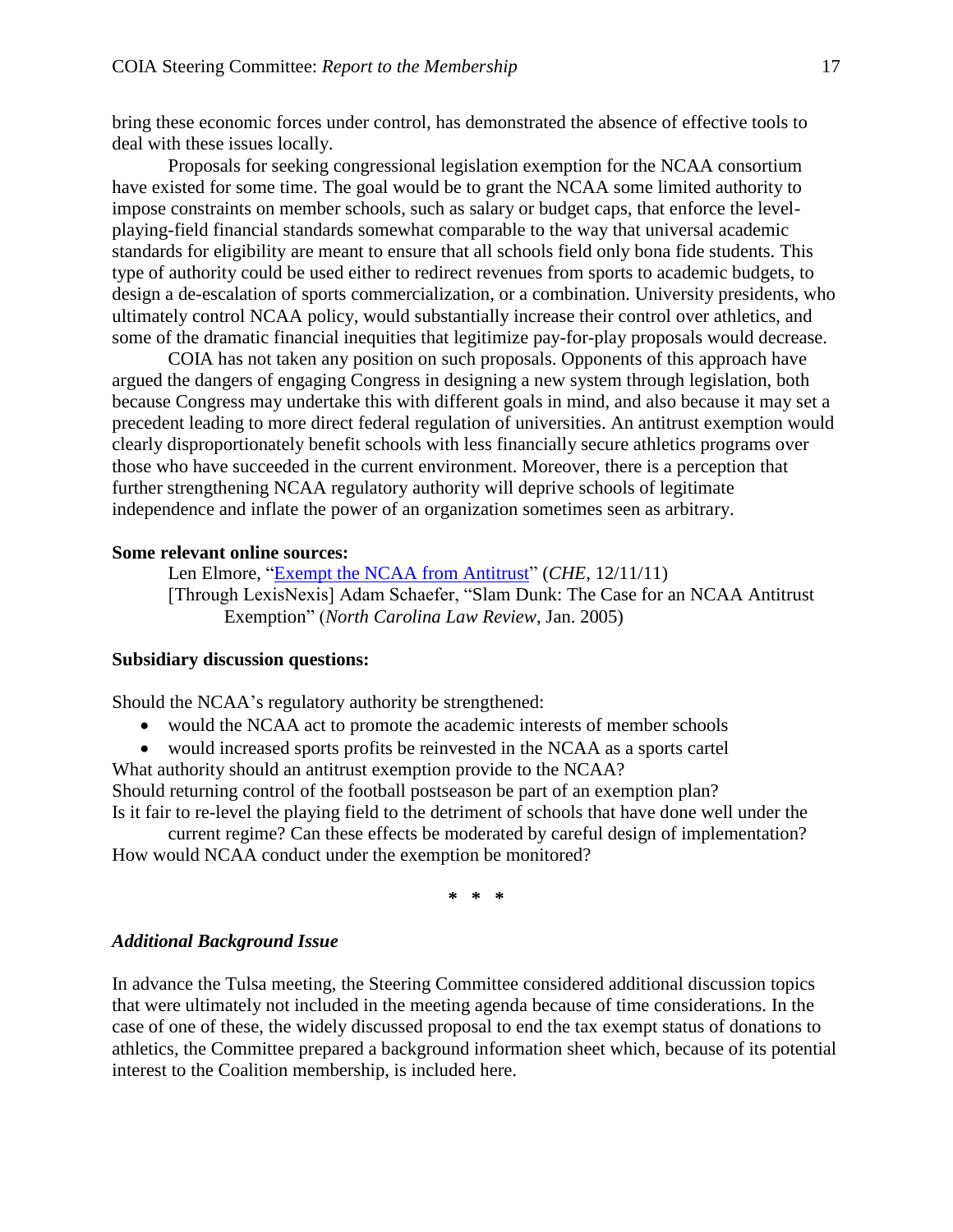### **QUESTION:**

## **Should COIA support proposals to end tax exempt status for athletics donations?**

### **Background:**

In 2006, US Representative William Thomas, Chair of the House Ways and Means Committee, sent an eight-page letter to NCAA President Myles Brand asking a series of pointed questions concerning the continuing legitimacy of federal tax exempt status for donations to college athletics programs. Removal of tax exempt status had for years been one part of the Drake Group's policy approach to reform, on the theory that curtailing booster support of athletics would sharply curtail the growth of big-time programs. Brand replied to Thomas with a lengthy justification, stretching nearly sixty pages (a detailed Drake Group rebuttal exists). Several years later, a colleague at the University of Illinois School of Law wrote a law review article suggesting that while tax exempt status was within current law, this could be changed through legislation. Colombo's main point was that a strategy for reform could be pursued through Congress by making Congressional agreement on continuation of tax exempt status contingent on a series of reform steps.

COIA has not taken any position on this issue. The Drake/Thomas approach is problematic because it is unclear what the consequences would be of any reduction in athletics donations that followed the end of tax exempt status. The Drake approach assumes that the response would be sharp cutbacks in expenditures, but sharp increases in general fund subsidies seems equally likely. Discussions within the COIA Steering Committee have been more favorable to the Colombo strategy of using the threat of tax code changes as leverage to require reforms, but it is unclear how an ultimate menu of reforms would be formulated, and whether any list developed by Congress would resemble priorities implied by COIA policy positions.

### **Some relevant online sources:**

[Letter from Rep. Wm. Thomas to](http://charitygovernance.blogs.com/charity_governance/files/20061115_response_to_housecommitteeonwaysandmeans.pdf) NCAA President Brand and Brand's reply (2006; Thomas's letter, pp. 59-66, following Brand reply and appendixes) [Through JSTOR] John D. Colombo, "The NCAA, Tax-Exemption and College Athletics," *Illinois Law Review* 109 (2010)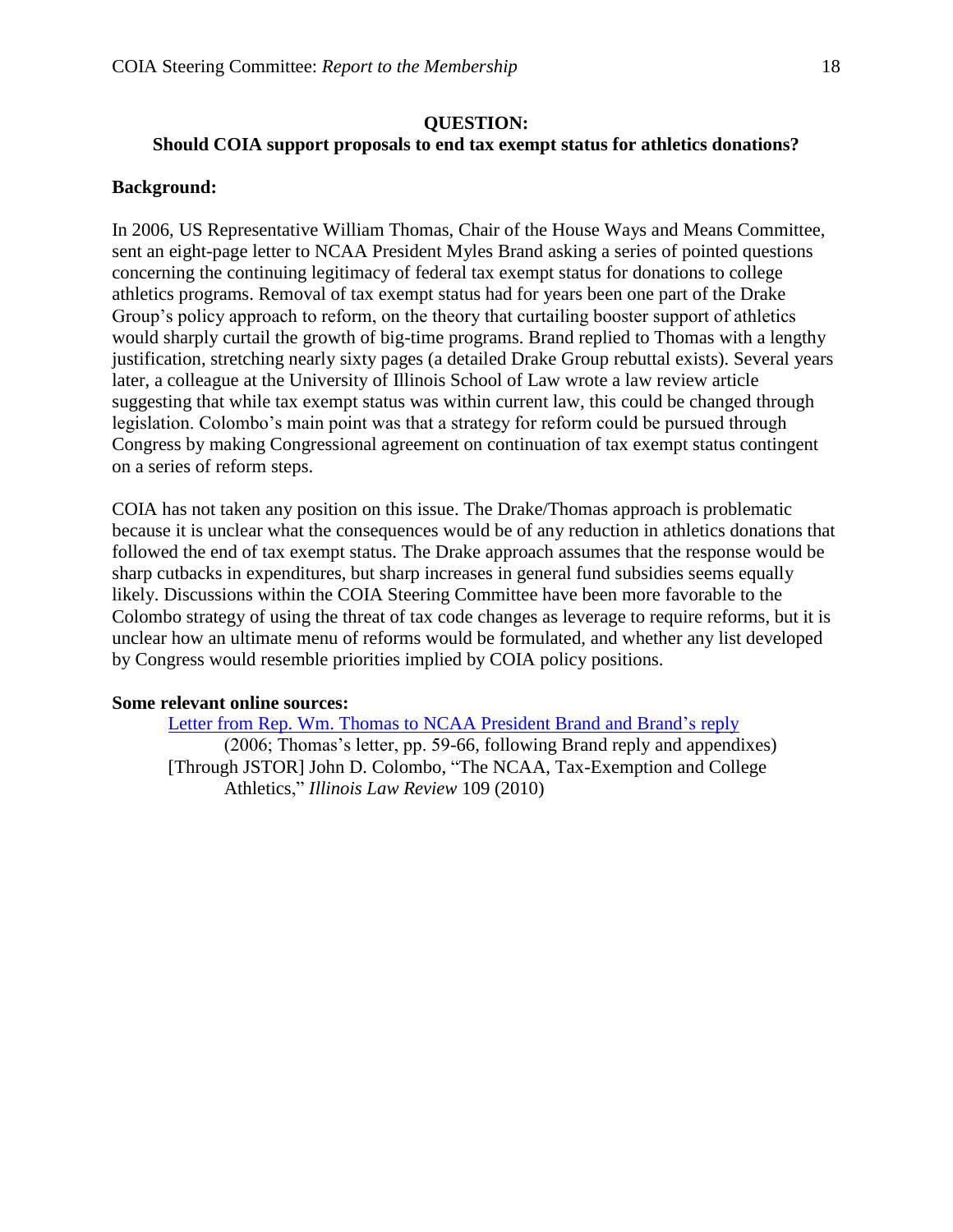# **APPENDIX D: Brief Summaries of Work Session Discussions**

# **[From notes prepared by break-out group chairs and recorders.]**

## **I. Pay for Play break-out group – approximately 25 participants**

Question #1: Should COIA support pay for play recommendations including but not limited to the \$2000 addition to athletic scholarships proposed by the NCAA?

- 1. Comments:
	- a. Athletes have many costs that are not covered by the athletic scholarship such as health insurance, incidental expenses, clothing allowance
	- b. Players are "being used" by the system and should get additional money that will cover all of their costs
	- c. Paying any additional amount will further divide the athletes from other scholarship and non-scholarship students
	- d. Additional money will add to already tight athletic budgets and widen the gap between the haves and have-nots
	- e. If stipend amounts varied individually it might create tensions within a team
	- f. The additional \$2000 is only a part of a bigger issue: where is "pay for play" heading? Will this open Pandora's box, or are we already on the "slippery slope"?
	- g. This move toward professionalism versus amateur status could lead ultimately to elimination of intercollegiate athletics programs, and thus no opportunities for low income students to "get out of their circumstance"
	- 2. Conclusion: Additional funds are already available to athletes
		- a. Athletes can get Pell grants up to cost of attendance Note: concern that students who need money through Pell grants will not know how to fill out the applications or know that these are available; universities must assist students in this case
		- b. Conferences and universities have discretionary/student assistance funds that can provide this assistance
	- 3. Recommendations
		- a. Reinstitute multiyear scholarships which carry with them an additional amount per week for the athletes (multiyear would be considered a gift to the students, not a one year "contract for hire" that would have to be renewed; additional "gift money" could be added)
		- b. Increase the discretionary funds for athletes that could be awarded on a need basis

Question #2: Should Freshman ineligibility be reinstated?

- 1. Comments
	- a. Freshman ineligibility might drive down freshman success rates; some student athletes view college attendance and athletics as necessarily linked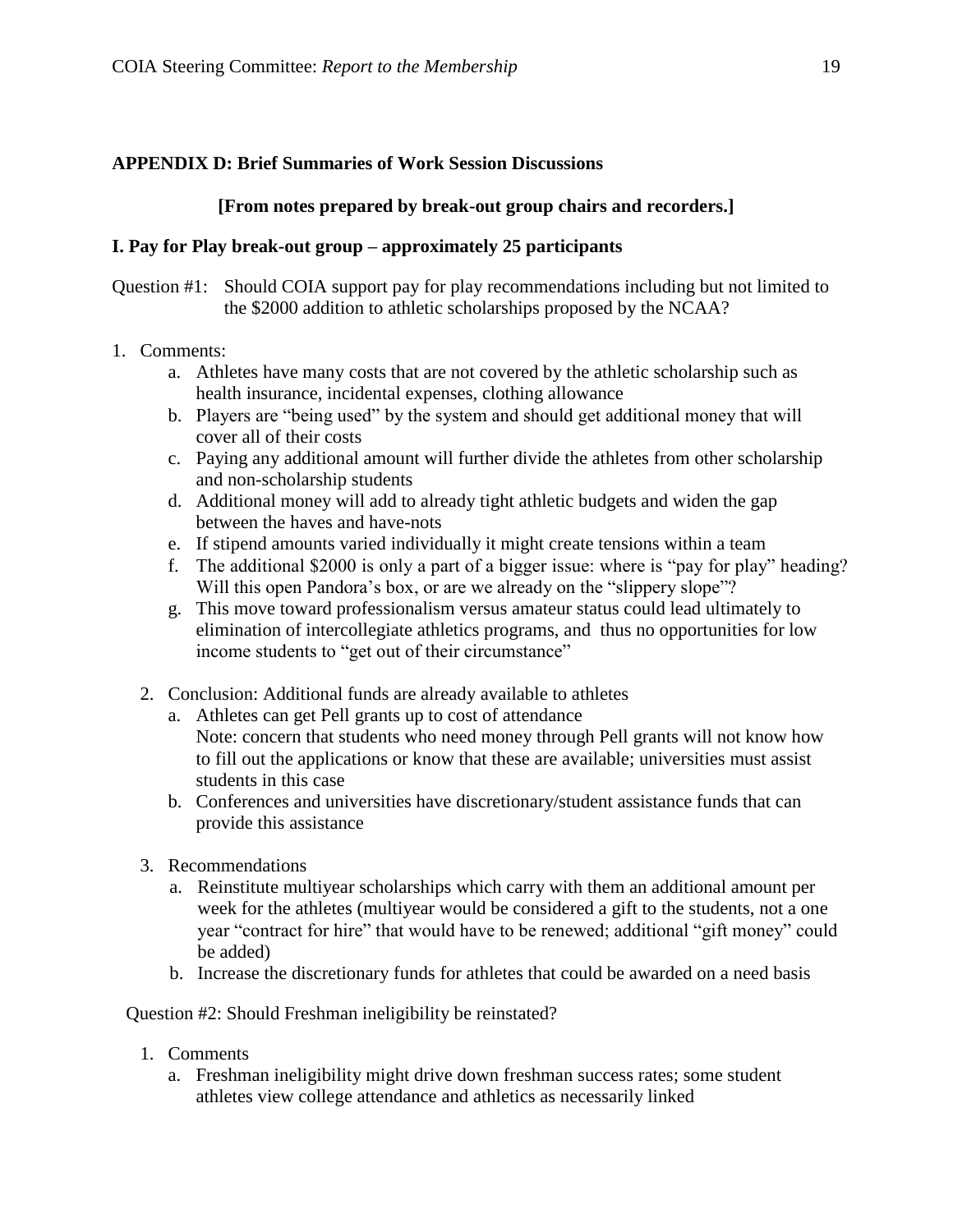- b. Many freshman arrive on campus "ready to play"
- c. This may be a concern for football and basketball, but may not apply to other traditionally "high GPA" sports
- d. The issue is complicated by students with dual credits, AP credits, mid-year transfers
- 2. Recommendations
	- a. Link eligibility decision to projected "academic success"
		- i. Athletes must participate in summer program and courses before participation [Note – many universities are already doing this]
		- ii. The person on each campus who will define "academic readiness" must be clearly defined and associated with the academic officer's (Provost") office
		- iii. Institute an academic redshirt year for academically marginal students

# **II. Post-season football break-out group – 6 participants**

Question: Should COIA advocate for changes in post-season football, and specifically concerning the maintenance of the BCS system?

Summary:

COIA should advocate that with the proposed (and imminent) changes coming in the BCS, can the BCS coalition consider three things: (1) academic integrity within the broad areas of COIA previously espoused core values; (2) a more equitable distribution of funds to intercollegiate programs; and (3) a more equitable access to participation for other Div-1 football schools.

Selected comments within the dialogue included the following:

- We don't want to determine the playoff system; let the BCS folks do that.
- We have to recognize that the BCS is "entertainment" and its continuation has little to do with the academic integrity that COIA is all about.
- **But** isn't exploiting student-athletes for "entertainment" counter to the role of academics?
- The further bifurcation of college athletics between the "haves" and the "have-nots" will be widened due to the enormous money now flowing to the six (maybe five?) BCS conferences
- Should we (COIA) even have a role in discussing this at all?
- The seemingly helter-skelter re-alignment of conferences is a direct result of the enormous stakes for a share of the BCS money.
- Can COIA just support the Knight Commission recommendation that distribution can be related to academic performance (as discussed by Amy Perko on Saturday)?

# **III. Antitrust exemption break-out group – 8 participants**

Question: Should COIA support efforts to seek a Congressional antitrust exemption for intercollegiate athletics?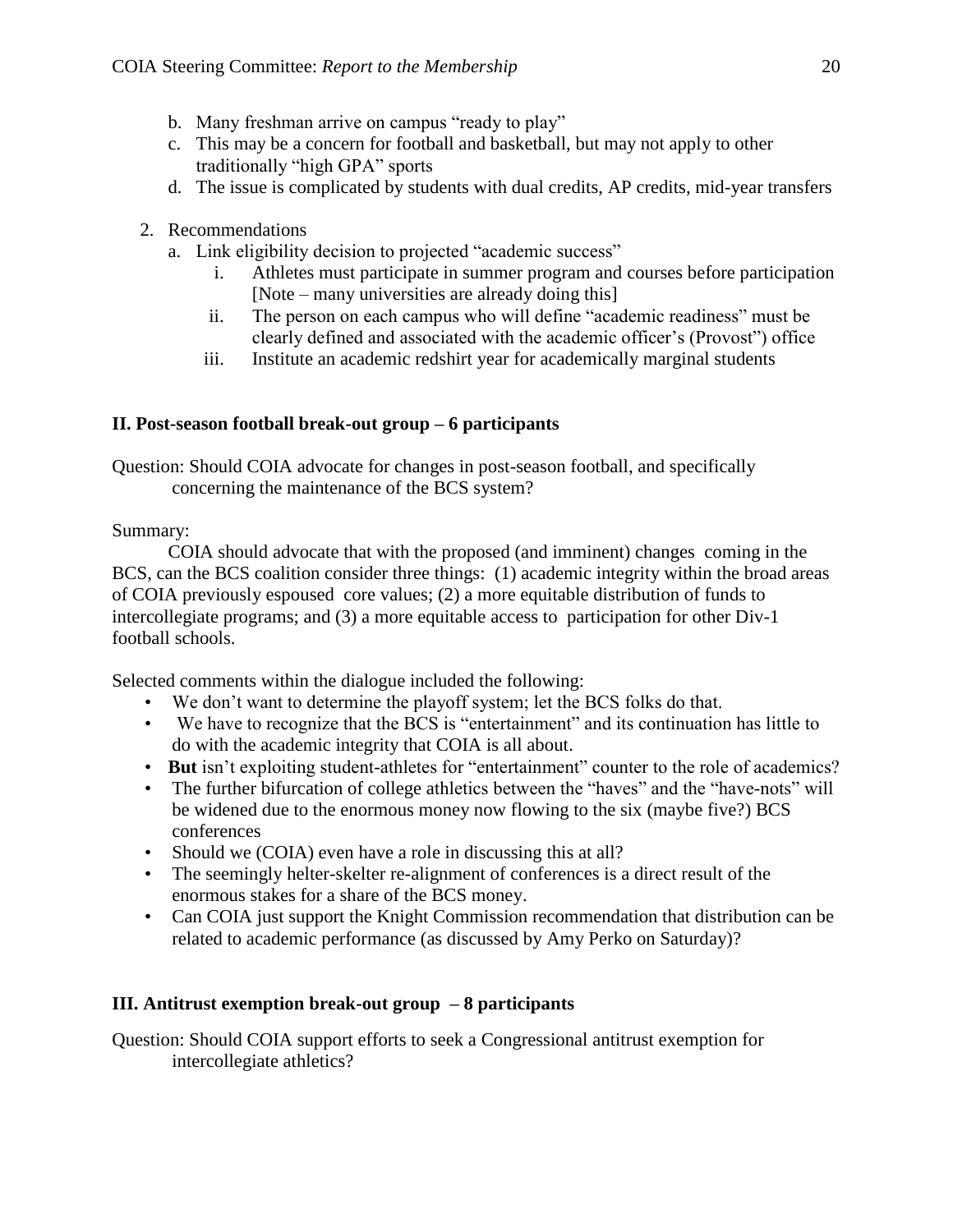Discussion of this issue was unusually wide-ranging. Although members of the group raised the question of whether a faculty group whose professional expertise was in academics should be addressing a legal issue connected with commercialism and finances, the issue ultimately engaged all those present (who were very conscious that the group included no lawyers or law school faculty colleagues). In the end, the group did not answer the question as posed, but contributed ideas that addressed a series of subsidiary issues:

What would be the goals of requesting an exemption from anti-trust laws?

- One set of objectives would be to slow, stop, or reverse the trend of sharply rising expenditures, allowing schools and conferences gradual disengagement from excessive commercialism.
- A second set would be to contribute to level-playing-field competition, and to diminish program focus on winning (as opposed to focus on integrity and student growth).

Why is an antitrust exemption necessary?

- Participants noted the recent Knight Commission survey indicating that many university presidents believe they have lost control of athletics. Individual schools are not in a position to resist larger trends unilaterally: the costs are too high and opposition would defeat any president who tried.
- Attempts to coordinate efforts *within* antitrust constraints, which have 80 years of history, have proved ineffective. Schools need to be able to set limits on the scale of athletics budgets among competing schools.

How would legislation be sought?

- Presumably, such an exemption would have to be pursued by university presidents lobbying Congress as a body. The legislation would likely empower coordinated budgetary regulation (a constraint of commercial market forces) through the NCAA.
- Seeking such an exemption would be complementary to the Knight Commission's recommended approach of adjusting incentives to better align university behavior with academically based value goals. However, agreement on and implementation of incentives piecemeal will not be adequate, given accelerating trends.
- Could university presidents demonstrate a critical public need that would justify the use of government power to limit the economic rights of individuals, such as coaches, vendors, etc.?
	- The fundamental issue is national cost: in excess of \$1 billion net annual transfers to athletics from academics in the FBS-Division alone [approximately \$3 billion for all of NCAA Division I, with the total for all NCAA member schools coming to approximately \$4.5 billion]. The diversion at a time of flat or decreasing US support for university teaching and research and dramatic increases abroad makes this a national policy issue.
	- Justifications must demonstrate that savings generated by an exemption are applied in ways aligned with the legislation. This implies a regulatory regime designed to measure the fiscal effects of actions taken under the exemption, and to demonstrate positive consequences balancing the limitation of economic rights of individuals. Presumably, the NCAA would take on this function and a government agency, such as the Department of Education, would monitor its role.
		- $\circ$  From the standpoint of higher education, this would be a significant non-financial cost, which would need to be justified by the benefits of the exemption.
		- o This might require some restructuring of the NCAA.